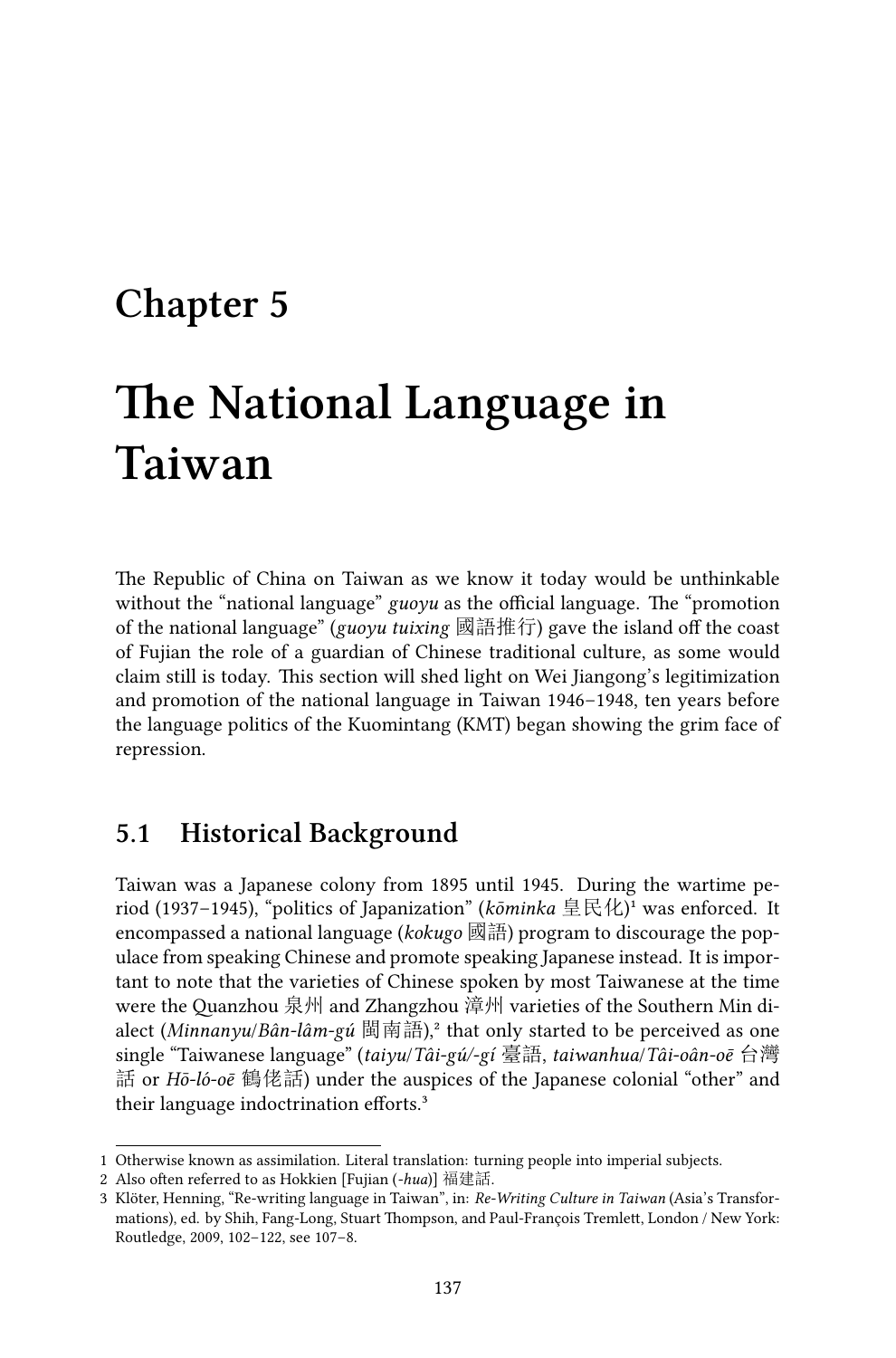Although the Japanese *kokugo*-policy was reported to have increased the percentage of Taiwanese able to speak Japanese from about 37% in 1937 to 51% in 1940, secondary literature is not unanimous about the success of the policy. The fluency of the speakers can be doubted, since even model "national language families" (*kokugo katei* 國語家庭) were "hardly conversant" in Japanese.⁴ However, evidence indicates that fluency depended on the age of the speakers and the amount of education they had received in the Japanese-language school system. Young people apparently attained a greater level of fluency at the expense of their mother tongue, Taiwanese Minnan.<sup>5</sup>

While there is no evidence about the *exact* scope of *taiyu* being spoken around the time of "liberation" in 1945, "there is a report by the Taiwanese literary scholar Wu Shouli 吳守禮 (1909–2005) from 1946 on the degree of Japanese spoken by the Taiwanese and its influence on *taiyu* speakers.<sup>7</sup> At that time, Wei Jiangong was already in Taiwan. Wu Shouli, born in Tainan 臺南, had lived in Taiwan during the Japanese colonization and graduated in Chinese literature from Taihoku Imperial University (Taihoku Teikoku Daigaku 臺北帝國大學, [Taibei diguo daxue]), which was reorganized as National Taiwan University after the KMT retook the island. He occupied several teaching positions, also in Japan, until he became a professor at National Taiwan University after the end of the Japanese colonization. Wu Shouli became a member of the Committee for the Promotion of the National Language, and gradually shifted his interest to the research of the Minnan dialect, its literature, performing arts, and history. He authored several *taiyu* dictionaries. Just like Wei Jiangong, as we will see on the following pages, Wu Shouli advocated for the comparison of *taiyu* and *guoyu* to facilitate language acquisition.⁸

In this 1946 report, Wu Shouli mentioned three age groups of *taiyu* speakers, old people, middle-aged people, and young people, whose language were exposed

<sup>4</sup> Lamley, Harry J., "Taiwan Under Japanese Rule, 1895-1945: The Vicissitudes of Colonialism", in: *Taiwan: A New History*, ed. by Rubinstein, Murray A., Armonk, NY: M.E. Sharpe, 2007, 201–260, see 240. Cheng states that these families spoke Japanese at home. See Cheng, Robert L., "Taiwan Under Japanese Rule, 1895-1945: The Vicissitudes of Colonialism", in: *The Other Taiwan: 1945 to the Present*, ed. by Rubinstein, Murray A., Armonk, NY: M.E. Sharpe, 1994, 357–391, see 360.

<sup>5</sup> The circumstances of Hakka (*Kejiayu* 客家語) and the Austronesian languages, also spoken in Taiwan, are not discussed here. As well, I have not found any texts of Wei Jiangong discussing them in detail.

<sup>6</sup> Huang Xuanfan 黃宣範, *Yuyan, shehui yu zuqun yishi: Taiwan yuyan shehuixue de yanjiu* 語言、社 會與族群意識:台灣語言社會學的研究 [Language, society and ethnic consciousness: Research into Taiwan's language sociology], Taipei 臺北: Wenhe chuban youxian gongsi 文鶴出版有限公司, 1993, 103.

<sup>7</sup> Wu Shouli 吳守禮, "Taiwanren yuyan yishi cemianguan" 臺灣人語言意識側面觀 [Profile of the language mentality of the Taiwanese], in: *Taiwan xinsheng bao* 台灣新生報 [Taiwan New life] *Guoyu zhuankan* 國語專刊 [Special issue on the national language] vol. 1 (1946). I am very thankful to Prof. Chang Lung-chih 張隆志 and Hsu Kuo-Yang 徐國暘, both from Academia Sinica, for helping me acquire this text.

<sup>8</sup> *Zhonghua Minguo dangdai mingrenlu* bianji weiyuanhui 中華民國當代名人錄編輯委員會 ['Who's who in the Republic of China' editing committee] (ed.), "Wu Shouli xiansheng" 吳守禮先生 [Mr. Wu Shouli], in: *Zhonghua Minguo dangdai mingrenlu* 中華民國當代名人錄 [Who's who in the Republic of China], ed. by *Zhonghua Minguo dangdai mingrenlu* bianji weiyuanhui 中華民國當代名人錄編 輯委員會 ['Who's who in the Republic of China' editing committee], vol. 1, Taipei 臺北: Taiwan Zhonghua shuju 台灣中華書局, 1978, 603.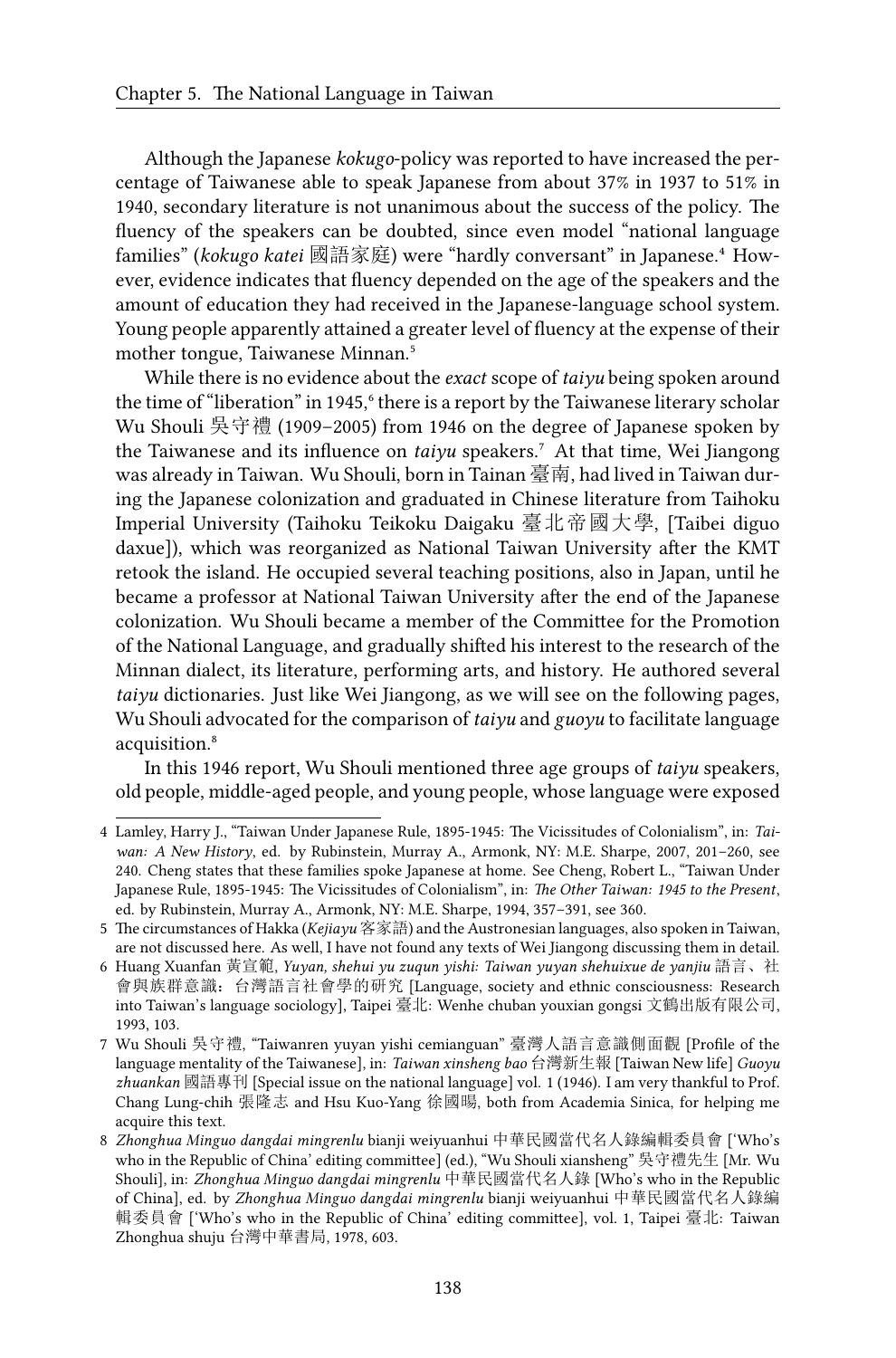to Japanese to different degrees. The precondition of all three age groups was that their "mother tongue" (*muyu* 母語) was Taiwanese (*taiwanhua* 台灣話).

Old people, according to Wu, still spoke Taiwanese in their everyday communication, but their vocabulary (*yuhui* 語彙) and grammar (*yufa* 語法) had absorbed a notable amount of Japanese characteristics. This did not apply to some very old people who did not receive any education in Japanese at all, while it applied rather more to those with a higher level of education.

The second age group, middle-aged people, contained a few people who had not been familiarized with Japanese. The majority, however, could speak, read and write Japanese. Wu Shouli continued that the thinking of some had been influenced by Japanese grammar. Although these people spoke their mother tongue fluently, it had already retreated from the realms of society into the realms of the family, and "they cannot help thinking in Japanese" (*tamen budebu yong riyu xiang dongxi* 他們不得不用日語想東西). Wu Shouli used a metaphor to describe this language phenomenon:

臺灣話的根幹雖沒有搖動,枝葉的作用已經變了。

Although the roots of Taiwanese have not moved, the use of the branches and leaves has already changed.

Wu Shouli closed his description with the third age group, young people. They have not only learned Japanese, but there were even quite a few who were no longer able to speak *taiwanhua*. Wei Jiangong agreed with the fact that Japanese left a notable trace in the Taiwanese language situation.<sup>10</sup> The *kokugo-policy* also had the effect of pushing *taiyu* into the realm of the private, while in the public sphere, Japanese was spoken.<sup>11</sup>

After Japan's surrender, Taiwan came under the rule of the Kuomintang government on October 25, 1945. Decolonizing and reintegrating Taiwan into China proved difficult and was perceived negatively by the Taiwanese.<sup>12</sup> Promoting the Chinese national language became an integral part of the KMT policy. The first attempt of language planning was that the Kuomintang-installed "chief executive" (*xingzheng zhangguan* 行政長官) Chen Yi 陳儀 (1883–1950) prohibited speaking Taiwanese and Japanese to promote the national language *guoyu*. However, it became clear rather quickly a more elaborate strategy to promote *guoyu* was needed. On April 2, 1946, the Taiwan Committee for the Promotion of the National Language (Taiwan sheng Guoyu tuixing weiyuanhui) was established and

<sup>9</sup> Wu Shouli 吳守禮, "Taiwanren yuyan yishi cemianguan" (1946).

<sup>10</sup> Wei Jiangong 魏建功, "Ribenren chuane le women de guoyin" 日本人傳訛了我們的國音 [The Japanese have corrupted our national pronunciation], in: *Wei Jiangong wenji* 魏建功文集 [Collected works of Wei Jiangong], ed. by Ye Xiaochun 叶笑春, Rong Wenmin 戎文敏, Zhou Fang 周方 and Ma Zhenxing 马镇, vol. 4, Nanjing 南京: Jiangsu jiaoyu chubanshe 江苏教育出版社, 2001, 350–51.

<sup>11</sup> Huang Xuanfan 黃宣範, *Yuyan, shehui yu zuqun yishi: Taiwan yuyan shehuixue de yanjiu* (1993), 103.

<sup>12</sup> Phillips, Steven, "Between Assimilation and Independence: Taiwanese Political Aspirations Under Nationalist Chinese Rule, 1945-1948", in: *Taiwan: A New History*, ed. by Rubinstein, Murray A.: M.E. Sharpe, 2007, 275–319, see 277. Phillips describes that many Taiwanese perceived the KMT provincial administration merely as new, less competent colonial rulers. To them, "reintegration" became synonymous with "recolonization".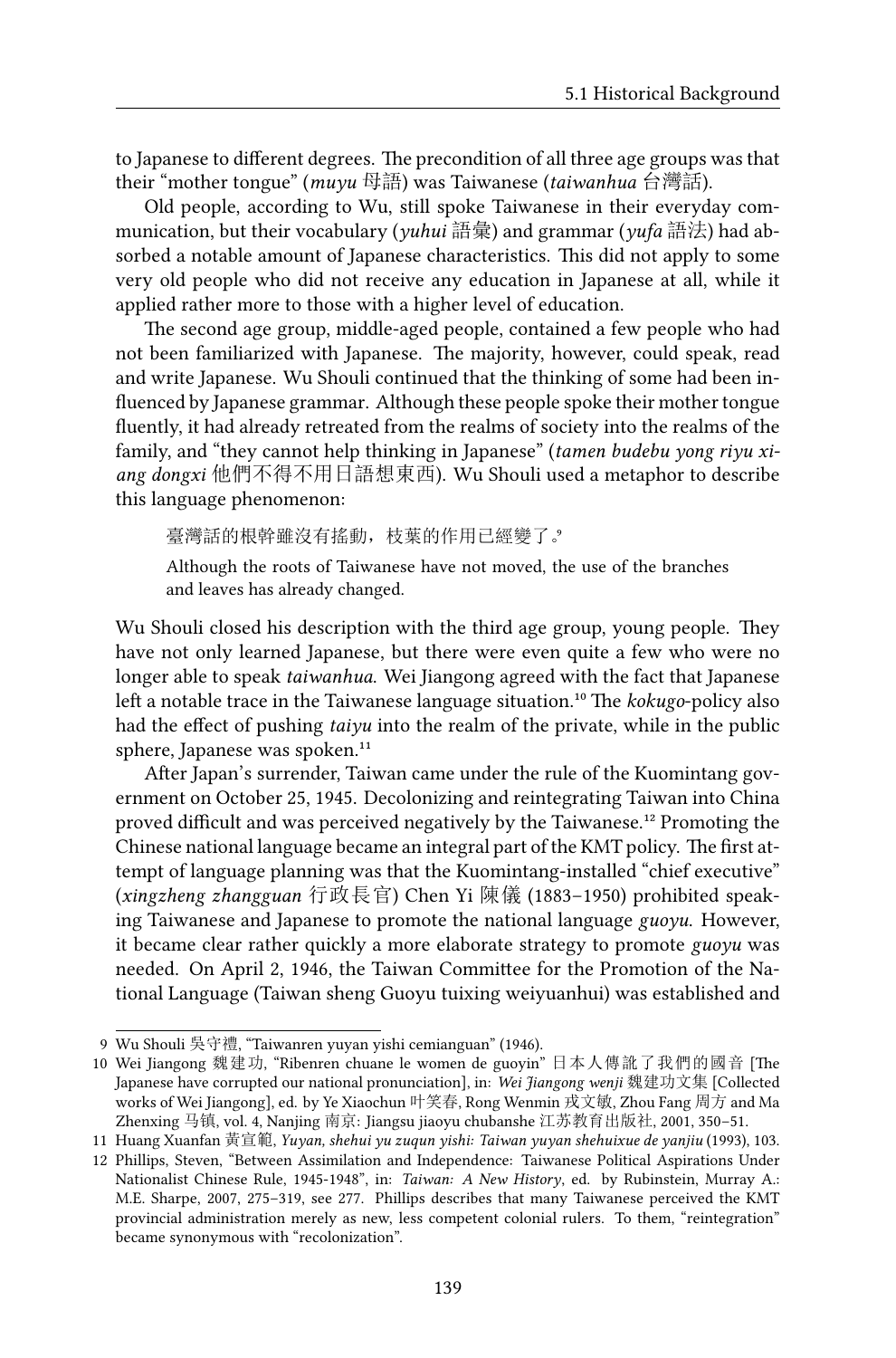Wei Jiangong installed as its head (*zhuren weiyuan* 主任委員).<sup>13</sup> We will see that Taiwanese was then seen as a stepping stone for learning  $\mu v \nu^{14}$  Only in 1956, an explicit prohibition on speaking dialects in public places was issued anew by the Department of Education (Jiaoyu ting 教育廳). $15$ 

# **5.2 Wei Jiangong's Legitimization of** *Guoyu* **in Taiwan**

This part discusses Wei Jiangong's concepts of language in his texts that legitimize the promotion of the national language *guoyu* in Taiwan from 1946 to 1948. I explain why he believed China and Taiwan needed a national language and why he felt this language had to be based on the Beijing dialect pronunciation.

I argue that the main concepts he uses to legitimize the Beijing-pronunciationbased *guoyu* are the following: progress of both language and the nation, sovereignty of the state and linguistic kinship between the Chinese "dialects".<sup>16</sup> For Wei Jiangong, the purpose of promoting *guoyu* was to (re)integrate Taiwan into the Republic of China, reverse the effects of Japanese colonization, and legitimize the national language movement (*guoyu yundong*) on the Mainland. Reversing the effects of Japanese colonization appeared to be a pretext to actually integrating Taiwan, which was in China's frontier, into the nation after 1945. This early *guoyu* movement in Taiwan was different from the later repressive language politics of the KMT: the earlier movement did not forbid but instead encouraged the use of the Taiwanese Southern Min dialect (*taiyu*). Wei Jiangong hoped that a successful promotion of *guoyu* in Taiwan would legitimize the *guoyu* movement on the Mainland.

Wei Jiangong described the *guoyu* movement as apolitical:

[…] 我們的國語運動是一種文化的社會運動, 並非政治的語文政策。"

[…] our national language movement is a kind of social movement of culture and not really a political language and script policy.

Building on the basis of the above-mentioned "Guiding principles of the national language movement" of the Ministry of Education, he and his colleagues presented principles for the *guoyu* movement in Taiwan. These principles indicated

<sup>13</sup> Ma Si 马嘶, *Yidai zongshi Wei Jiangong* (2007), 166.

<sup>14</sup> See, for example Wei Jiangong 魏建功, "Zenyang cong taiwanhua xuexi guoyu" 怎樣從臺灣話學 習國語 [How to learn the national language from Taiwanese], in: *Wei Jiangong wenji* 魏建功文集 [Collected works of Wei Jiangong], ed. by Ye Xiaochun 叶笑春, Rong Wenmin 戎文敏, Zhou Fang 周方 and Ma Zhenxing 马镇兴, vol. 4, Nanjing 南京: Jiangsu jiaoyu chubanshe 江苏教育出版社, 2001, 328–336, see 328-36.

<sup>15</sup> Huang Xuanfan 黃宣範, *Yuyan, shehui yu zuqun yishi: Taiwan yuyan shehuixue de yanjiu* (1993), 108.

<sup>16</sup> Essentially, power decides what constitutes a "language" and a "dialect". See: Klöter, Henning, "Rewriting language in Taiwan" (2009). Since the question cannot be discussed in detail in this dissertation, I will follow the convention of calling the Sinitic languages "dialects".

<sup>17</sup> Wei Jiangong 魏建功, "Guoyu de si da hanyi" 國語的四大涵義 [The four great implications of the national language], in: *Wei Jiangong wenji* 魏建功文集 [Collected works of Wei Jiangong], ed. by Ye Xiaochun 叶笑春, Rong Wenmin 戎文敏, Zhou Fang 周方 and Ma Zhenxing 马镇, vol. 4, Nanjing 南 京: Jiangsu jiaoyu chubanshe 江苏教育出版社, 2001, 322–27, see 324.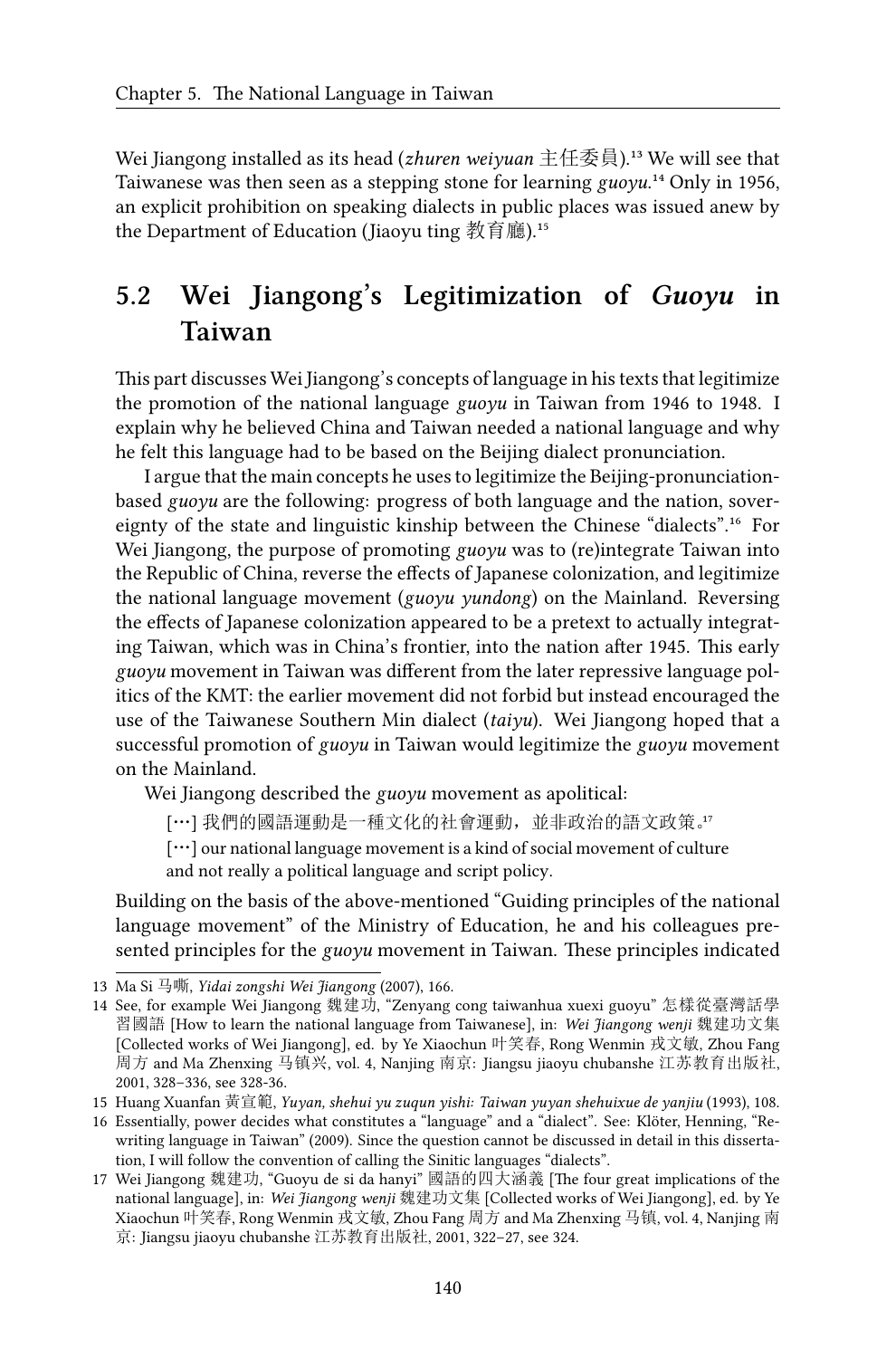that the *guoyu* movement in Taiwan was facing entirely different challenges than the *guoyu* movement on the Mainland. For example, illiteracy was not a prevalent problem at all.<sup>18</sup> These new "principles" stipulated that Taiwanese (taiyu) be "restored" (*fuyuan* 復原) to ensure that *guoyu* pronunciation could be learned by inferring from the "regional pronunciation" (*fangyin*) ; that the influence of Japanese syntax should be "wiped out" (*shuaqing* 刷清), and "every ethnic group" (*ge zu* 各族) should be "merged" (*rongguan* 融貫) into Chinese culture (*Zhonghua* wenhua 中華文化).<sup>19</sup>

On February 10, 1946, Wei Jiangong reached out to the public for the first time through a radio broadcast, "The purpose of the national language movement in Taiwan", and he wrote an accompanying "Thorough explanation" that was published in *Xiandai zhoukan* 現代週刊 (The modern weekly) on February 28.<sup>20</sup> In this article, he defined *guoyu* as:

北平社會受過中等教育的人日常應用的話21

The language used by people of the Beiping [Peking] society who have received secondary-school education in everyday life<sup>22</sup>

Hence, the events and discussions in the early 20th century that ensured *guoyu* would be modeled after the Beijing dialect have been addressed above. Here, I will discuss only Wei Jiangong's legitimization of it. I will demonstrate how the three main concepts of progress, sovereignty, and kinship of dialects were at the core of his legitimization strategy.

#### **5.2.1 Progress**

Like many other intellectuals of his time, Wei Jiangong was concerned about China's ability to compete on an international scale. I have summarized his article on the abolition of the Chinese script for the sake of progress from 1925 above  $(3.2.2, \text{page 66})^{23}$  In 1946, he looked at the matter with the eyes of a phonologist and phonetician. He believed that a standardized national pronunciation was required for attaining a high level of development:

文化進步而組織健全的國家,沒有不是確用一個標準聲音系統做國語  $\mathrm{M}$  $^{24}$ 

Among the countries with an advanced culture and perfectly organized system, all countries were determined to use a standard phonetic system as the national language.

In China's case, not only its spoken and written language, but also as in ancient times, the units of measurement, and even clothing, nutrition and housing should

<sup>18</sup> Wei Jiangong 魏建功, "'Guoyu yundong zai Taiwan de yiyi' shenjie" (2001), 316.

<sup>19</sup> Wei Jiangong 魏建功, "Guoyu yundong gangling" (2001), 318.

<sup>20</sup> Wei Jiangong 魏建功, "'Guoyu yundong zai Taiwan de yiyi' shenjie" (2001).

<sup>21</sup> The original text has emphasis dots, see Wei Jiangong 魏建功, "'Guoyu yundong zai Taiwan de yiyi' shenjie" (2001), 306.

<sup>22</sup> This definition goes back to Zhang Shiyi, 1920, see 4.1.1, page 101.

<sup>23</sup> More on Wei Jiangong's idea of progress will be discussed in Chapter 7.1.2 on page 198.

<sup>24</sup> Wei Jiangong 魏建功, "'Guoyu yundong zai Taiwan de yiyi' shenjie" (2001), 308.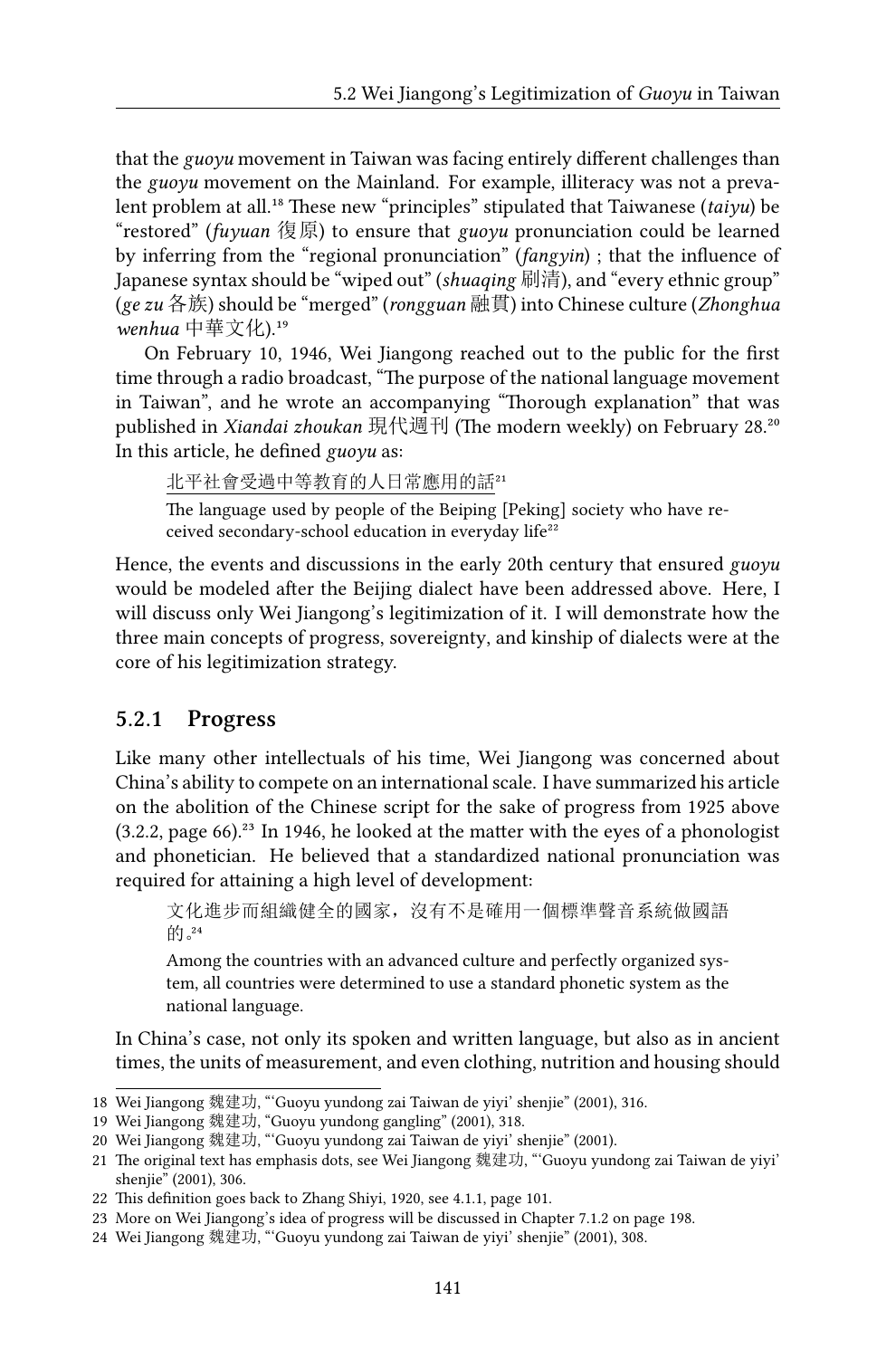be standardized. This standardization would lead to a "new" and implicitly better China:

新中國一切應該真正標準化 !<sup>25</sup>

The new China shall really be completely standardized!

In this article Wei Jiangong put forward his utilitarian concept of language.<sup>26</sup> He called it a tool for communication,<sup>27</sup> or a "tool of the Chinese Han nationality to express its will" (我國漢族表達意志之工具).²⁸ This understanding was in line with the views of his teachers and forerunners of language planning, such as Wu Zhihui, Cai Yuanpei or Qian Xuantong. Qian Xuantong in particular called the signifiers of language mere "signs without consciousness" (*wu yishi de jihao* 無意 識的記號),<sup>29</sup> and all three of them rejected the idea of a "national essence" *guocui* preserved in language. As mentioned above (page 103), they saw language as arbitrary symbols that could be replaced by more suitable ones.

As a result, claiming the reformability and changeability of language, Wei Jiangong presents mechanisms of language change: natural language change occurs on the basis of language contact and linguistic economy. The economy of language,<sup>30</sup> or that the speakers strive for the lowest articulatory effort and pronunciation evolves into the most simple and convenient one for all speakers, is what naturally shaped the standard language.<sup>31</sup>

As examples, he mentions two earlier concepts of a standard language from China's history, namely *yayan* 雅言³² and *guanhua*. *Yayan* is for Wei Jiangong

<sup>25</sup> Wei Jiangong 魏建功, "'Guoyu yundong zai Taiwan de yiyi' shenjie" (2001), 311.

<sup>26</sup> The juxtaposition of "utilitarian" and "ideological" language concepts can be seen in Ping, Chen, "China", in: *In Language and National Identity in Asia*, ed. by Simpson, Andrew, Oxford: Oxford University Press, 2007, 141–67, see 141–42.

<sup>27</sup> Ping, Chen, "China" (2007).

<sup>28</sup> Wei Jiangong 魏建功, "Hanzi xingti bianqianshi" 漢字形體變遷史 [History of the change of the shape of the Chinese characters], in: *Wei Jiangong wenji* 魏建功文集 [Collected works of Wei Jiangong], ed. by Ye Xiaochun 叶笑春, Rong Wenmin 戎文敏, Zhou Fang 周方 and Ma Zhenxing 马镇, vol. 4, Nanjing 南京: Jiangsu jiaoyu chubanshe 江苏教育出版社, 2001, 1–50, see 2. This is a lecture script from his time at the Southwestern United University (Xinan lianhe daxue), presumably dating from 1938. Wei does not mention any non-Han people.

<sup>29</sup> Qian Xuantong 錢玄同, "Tongxin" 通信 [Correspondence], in: *Xin qingnian* 新青年 [*La Jeunesse*] 5.2 (1918), 183–84, see 183–84.

<sup>30</sup> William Withney, Otto Jespersen and André Martinet ("loi du moindre effort") put forward this concept. For a summary, see Vicentini, Alessandra, "The Economy Principle in Language: Notes and Observations from Early Modern English Grammars", in: *Mots Palabras Words* 3 (2003), 37–57.

<sup>31</sup> Wei Jiangong 魏建功, "'Guoyu yundong zai Taiwan de yiyi' shenjie" (2001), 307.

<sup>32</sup> There is some debate on the exact meaning of *yayan* in pre-imperial China, as suggested by: Behr, Wolfgang, "Phonophoric Repair Strategies in Warring States Writing as a Reflex of Orthoepic Awareness?", presented at International EASCM-Conference "Orthopraxy, Orthography, Orthodoxy. Emic and Etic Standards and Classifications of Chinese Manuscripts", University of Heidelberg, 2014. Unger calls it "Hochsprache". See Unger, Ulrich, "Dialektales und Umgangssprachliches in den Klassikern", in: *Zurück zur Freude. Studien zur chinesischen Literatur und Lebenswelt und ihrer Rezeption in Ost und West. Festschrift für Wolfgang Kubin* (Monumenta Serica Monograph Series 57), ed. by Hermann, Marc, Christian Schwermann, and Jari Grosse-Ruyken, Sankt Augustin: Institut Monumenta Serica, 2007, 108. According to Park, *yayan* was the *lingua franca* or pronunciation standard roughly during the Old Chinese period. Park, Haeree, *The Writing System of Scribe Zhou: Evidence from Late Preimperial Chinese Manuscripts and Inscriptions (5th*–*3rd centuries BCE)*, Berlin / Boston: De Gruyter, 2016, 36.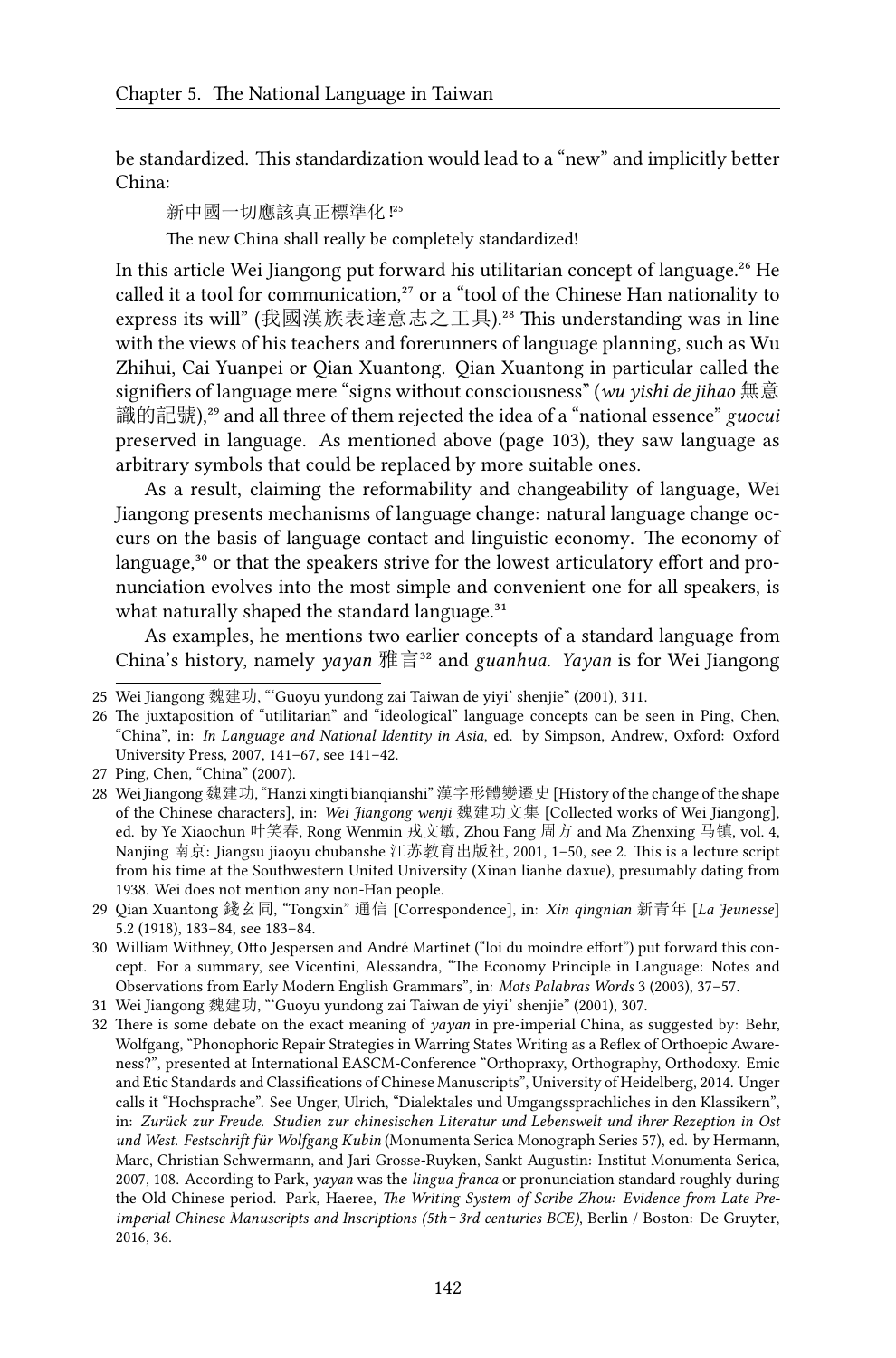the earliest spoken standard language (*biaozhunyu* 標準語), a phonetic tool used for communication between the many different "clans" (*zongzu* 宗族) of the heterogenous, pre-imperial society.<sup>33</sup> It was a sort of *lingua franca* from before the Qin 秦 dynasty (221–206 BCE). He explains the meaning of *ya* 雅 as "correct" (*zheng* 正), and correct as "standard (*biaozhun* 標準). He contrasts it with the "vulgar" ( $su \nleftrightarrow$ ), a common term to describe dialects), and defines the scope of  $\gamma a$ as "general" (*pubian* 普遍) and the scope of *su* as "marginal" (*pianpi* 偏僻). He presents evidence from the "Book of Odes" *Shijing* 詩經, in which two of the three sections are titled *ya* ("Elegantiae") and *feng*  $\mathbb{R}$  ("Airs"),<sup>34</sup> the latter of which he equates with "*su*". This *yayan* changed incessantly, as people from different ethnic and linguistic backgrounds integrated by adapting to the dominant culture. The most "prevalent" (*liuxing* 流行) pronunciation that would provide the basis for *yayan* was the one from the political center, i.e. the capital.<sup>35</sup>

The other, more recent historic concept of standard language that was used by Wei Jiangong to legitimize the status of the Beijing pronunciation was the concept of "Mandarin" or *guanhua*. The *guanhua* definition presented in his 1946 article "On the virtue of the national language" corresponds to the definition of *yayan*. According to Wei Jiangong, *guanhua* does not mean the "language the officials spoke" (*guan shuo de hua* 官說的話), but a "public" (*gonggong* 公共) as opposed to a "private"  $(ii \cancel{11}]$  language.<sup>36</sup>

Wei Jiangong stresses that Beijing (Beiping) was not only the last but also the most long-lived imperial capital. Over "more than a thousand years", the speech of the area was increasingly used as a standard language to the extent that it was used by officials and envoys (*guan shi shehui* 官使社會) throughout the Qing dynasty. Therefore, this speech was called "Mandarin" by Westerners.<sup>37</sup> This Mandarin with the Beijing phonetic system (Beiping *yinxi*) was by far not the only variety. However, it was, according to Wei, the only "proper" one (*zhengze* guanhua 正則官話).<sup>38</sup>

Because so many people practiced the Beijing dialect over such a long period of time, the principles of the lowest articulatory effort caused "the most convenient and easy" (*zui fangbian rongyi* 最方便容易) pronunciation to be instinc-

<sup>33</sup> On the structure of early Chinese family and society, see Gassmann, Robert H., *Verwandtschaft und Gesellschaft im alten China: Begriffe, Strukturen und Prozesse* (Welten Ostasiens 11), Bern: Lang, 2006.

<sup>34</sup> These translations of *ya* and *feng* are taken from Chen, Zhi, *The Shaping of the Book of Songs: From Ritualization to Secularization* (Monumenta Serica Monograph Series 52), Sankt Augustin: Institut Monumenta Serica, 2007, 13. Chen Zhi discusses the concept of *ya* in detail.

<sup>35</sup> Wei explains that since Zhou 周 times (1046–256), the capital  $(duyi$  都邑) was located around the Yellow River drainage area (*Huang He liuyu* 黃河流域), and he names Xianyang 咸陽 (capital of the state of Qin, Luoyang 洛陽, Chang'an 長安 and Kaifeng 開封 and finishes with Beiping, which was the "last and longest one" (*zui hou zui jiu de* 最後最久的). Wei Jiangong 魏建功, "'Guoyu yundong zai Taiwan de yiyi' shenjie" (2001), 306–7.

<sup>36</sup> Wei Jiangong 魏建功, "Guoyu de dexing" 國語的德行 [The virtue of the national language], in: *Wei Jiangong wenji* 魏建功文集 [Collected works of Wei Jiangong], ed. by Ye Xiaochun 叶笑春, Rong Wenmin 戎文敏, Zhou Fang 周方 and Ma Zhenxing 马镇, vol. 4, Nanjing 南京: Jiangsu jiaoyu chubanshe 江苏教育出版社, 2001, 373–75, see 373.

<sup>37</sup> Wei Jiangong 魏建功, "'Guoyu yundong zai Taiwan de yiyi' shenjie" (2001), 307.

<sup>38</sup> Wei Jiangong 魏建功, "Zhongguo shengyunxue shigang" (2001), 134. As discussed on page 47, Wei Jiangong presents several distinct varieties of *guanhua*.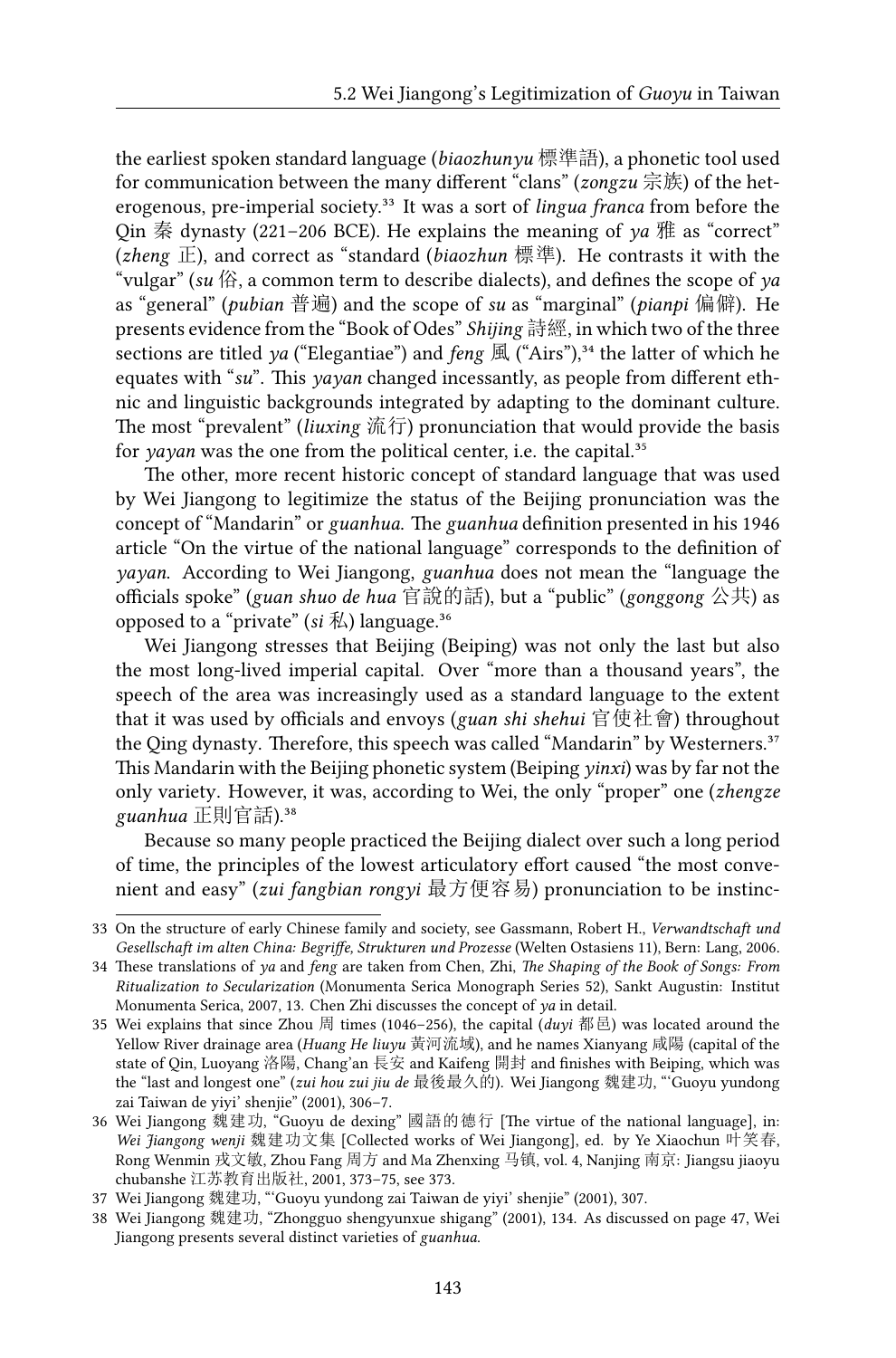tively "chosen" (*xuanze* 選擇). This process resulted in the most progressive, namely "simplest and clearest structure" (*zui jiandan mingliao de zuzhi* 最簡單 明瞭的組織)<sup>39</sup> in the Beijing dialect:

我們可以說這種標準的國語條件是聲音系統和組織習慣是全國人民最 方便使用的。不用談學理,我們只要把現在的標準國語,北平話,跟任 何的土語方言對照一下, 就很明白。

We can say that this kind of condition (requirement) for the standard(ized) national language is that the sound system and the structural conventions are most convenient<sup>41</sup> for the people of the entire country. We do not even have to mention scientific principles; we only have to compare the present standard national language, Beiping speech, to any local dialect, and it will be very clear.

As we have seen in his "Thorough explanation"', he sees the origin of *guoyu* on the basis of the Beijing dialect as an organic, natural development, and an evolution towards progress. In another article from 1946, on "The virtue of the national language", he makes this claim even more obvious:

我們的國語標準的形成是文化的自然演變,它的推行也靠着文化自然 的的發展; […]<sup>42</sup>

The formation of the national language standard is [the result of] a natural evolution of culture; its implementation is also dependent on the natural development of culture; […]

This shows that Wei Jiangong does not only have an organic understanding of language but also of culture. He saw language as one form of the expression of culture. In "The virtue of the national language", Wei Jiangong justifies why *guoyu* has not yet been completely "established" (*shuli qi lai* 樹立起來): it is an organic process and therefore takes time.<sup>43</sup>

However, Wei Jiangong felt that this natural development was not sufficient on its own: it is complemented and in constant interaction with language policy. In addition to showing natural processes led to the formation of the standard language, he also states that the standardization of *guoyu* made the standard language more modern and more progressive.<sup>44</sup> Wei Jiangong used language planning measures to illustrate how *guoyu* already looks back on several decades of promotion by the government and that it attained a certain level of progress: since the Republic was established, meetings were held to standardize the pronunciation, Zhuyin fuhao was promulgated, the dictionaries *Guoyin changyong zihui*, and *Zhonghua xinyun* were published, and the primary school curriculum was rewritten to include *guoyu*. He concludes with a rhetorical question: "can

<sup>39</sup> Wei Jiangong 魏建功, "'Guoyu yundong zai Taiwan de yiyi' shenjie" (2001), 307.

<sup>40</sup> Wei Jiangong 魏建功, "'Guoyu yundong zai Taiwan de yiyi' shenjie" (2001), 308–9.

<sup>41</sup> Compare to the economy of language discussed on page 142.

<sup>42</sup> Wei Jiangong 魏建功, "Guoyu de dexing" (2001), 373.

<sup>43</sup> Wei Jiangong 魏建功, "Guoyu de dexing" (2001), 373.

<sup>44</sup> Here, we may add that as a veritable May Fourth intellectual, Wei blamed tradition for ossifying the language and impeding its natural development. The goal of modern language policy was to combat tradition and get the organic evolution of language back on track.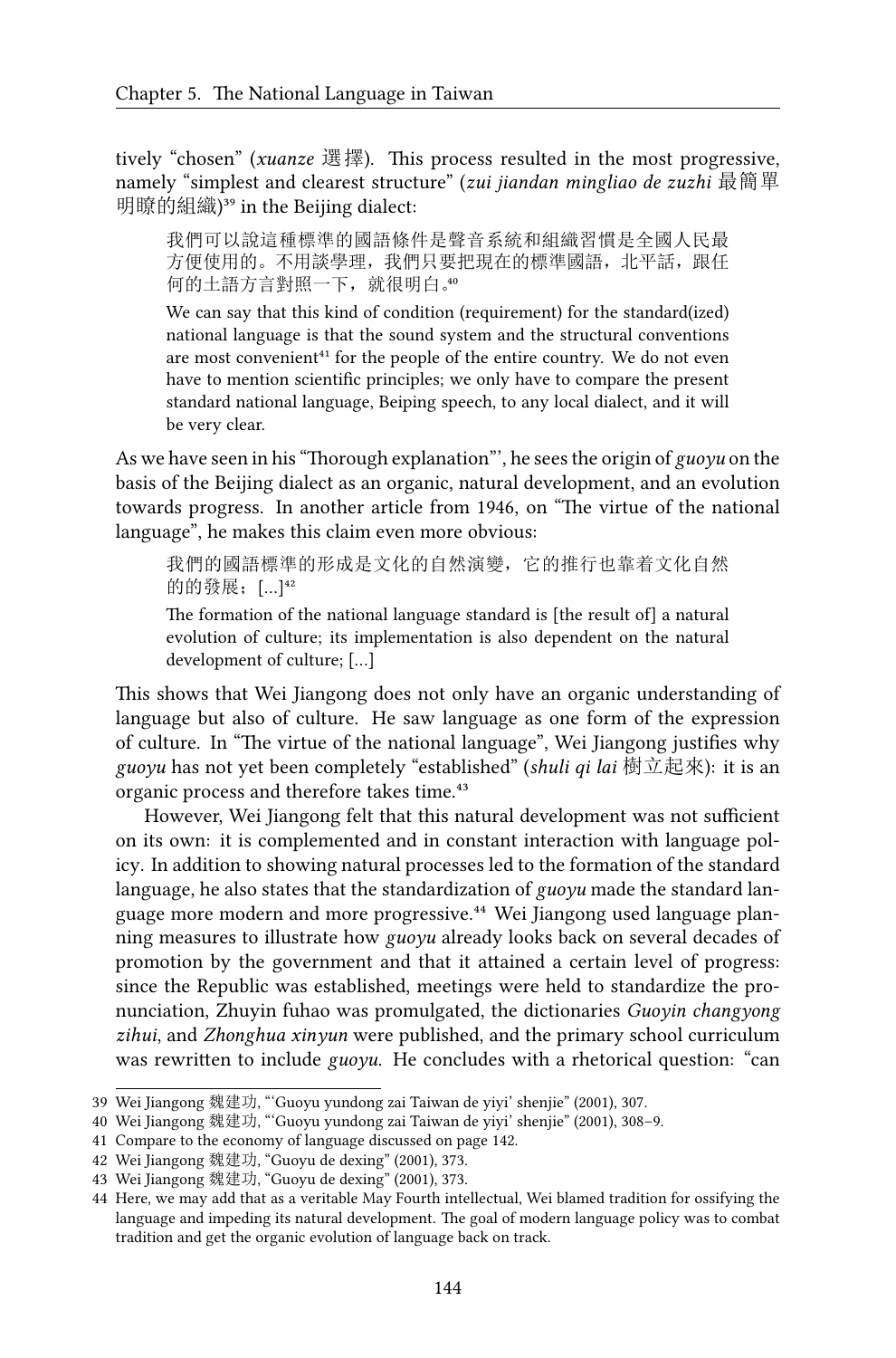such a process still not obtain the people's recognition?" (如此的經過,還不能 得人了解嗎?)45

#### **5.2.2 Sovereignty**

In a next step in his argument, he blames the Japanese for interfering with the alleged natural state of language. Wei Jiangong then explains how the term *guoyu* came to denote the standard language in a short sketch of the concept's history. In the first phase (*jieduan* 階段) of the *guoyu* concept, it referred not to the single language of the state but *what people in the various states were speaking*, such as in the title of the book *Guoyu* 國語, "Discourses of the States".<sup>46</sup> In its second phase, the term *guoyu* was

統治中國的外來民族自稱他們的語言的名目。

The name foreign nations controlling China called their own languages.

Wei Jiangong hereby referred to conquerors (*zhengfuzhe* 征服者) such as the Jurchen (Nüzhen 女真), Mongols (Menggu 蒙古) and Manchus (Manzhou 滿洲), and says that this concept of *guoyu* had a certain "smell of blood" (*xiexingqi* 血腥 氣) to it. $^{48}$  Without doubt, this was also understood by the readers as an allusion to the Japanese occupation and their politics of "Japanization" (*kōminka*) during their colonial rule over Taiwan, where the "national language" (*kokugo* 國語) referred to Japanese.<sup>49</sup> Wei Jiangong's view on the conceptual history of *guoyu* is accepted by other scholars. After first appearing as a book title, it was used to denote the Manchu language and took on its modern meaning as Chinese "national language" – ironically – via Japan during the first years of the 20th century.<sup>50</sup>

The third and last phase of the *guoyu* concept brings the aspect of sovereignty into play, as the Republic is juxtaposed to alien regimes. Wei Jiangong not only legitimizes the national language but also the Republic of China as a whole, emphasizing the right to self-determination:

Only after the Republic was established, did the third stage evolve which is today's meaning, [namely] "the kind of standard language commonly employed by the people of the Republic of China is *guoyu*; *guoyu* is the official language system for internal and external public use."

民國成立了以後,才演變成第三階段現在的意義,"中華民國人民 共同採用的一種標準的語言是國語;國語是國家法定的對內對外,公用的 語言系統。"51

<sup>45</sup> Wei Jiangong 魏建功, "'Guoyu yundong zai Taiwan de yiyi' shenjie" (2001), 309.

<sup>46</sup> Wei Jiangong 魏建功, "'Guoyu yundong zai Taiwan de yiyi' shenjie" (2001), 307.

<sup>47</sup> Wei Jiangong 魏建功, "'Guoyu yundong zai Taiwan de yiyi' shenjie" (2001), 307.

<sup>48</sup> Wei Jiangong 魏建功, "'Guoyu yundong zai Taiwan de yiyi' shenjie" (2001), 307.

<sup>49</sup> Chou, Wan-yao, "The Kōminka Movement: Taiwan under Wartime Japan, 1937–1945", PhD dissertation, Yale University, 1991.

<sup>50</sup> Kaske, Elisabeth, "Mandarin, Vernacular and National Language – China's Emerging Concept of a National Language In the Early Twentieth Century" (2004), 287.

<sup>51</sup> Emphasis and punctuation as in original. Wei Jiangong 魏建功, "'Guoyu yundong zai Taiwan de yiyi' shenjie" (2001), 307.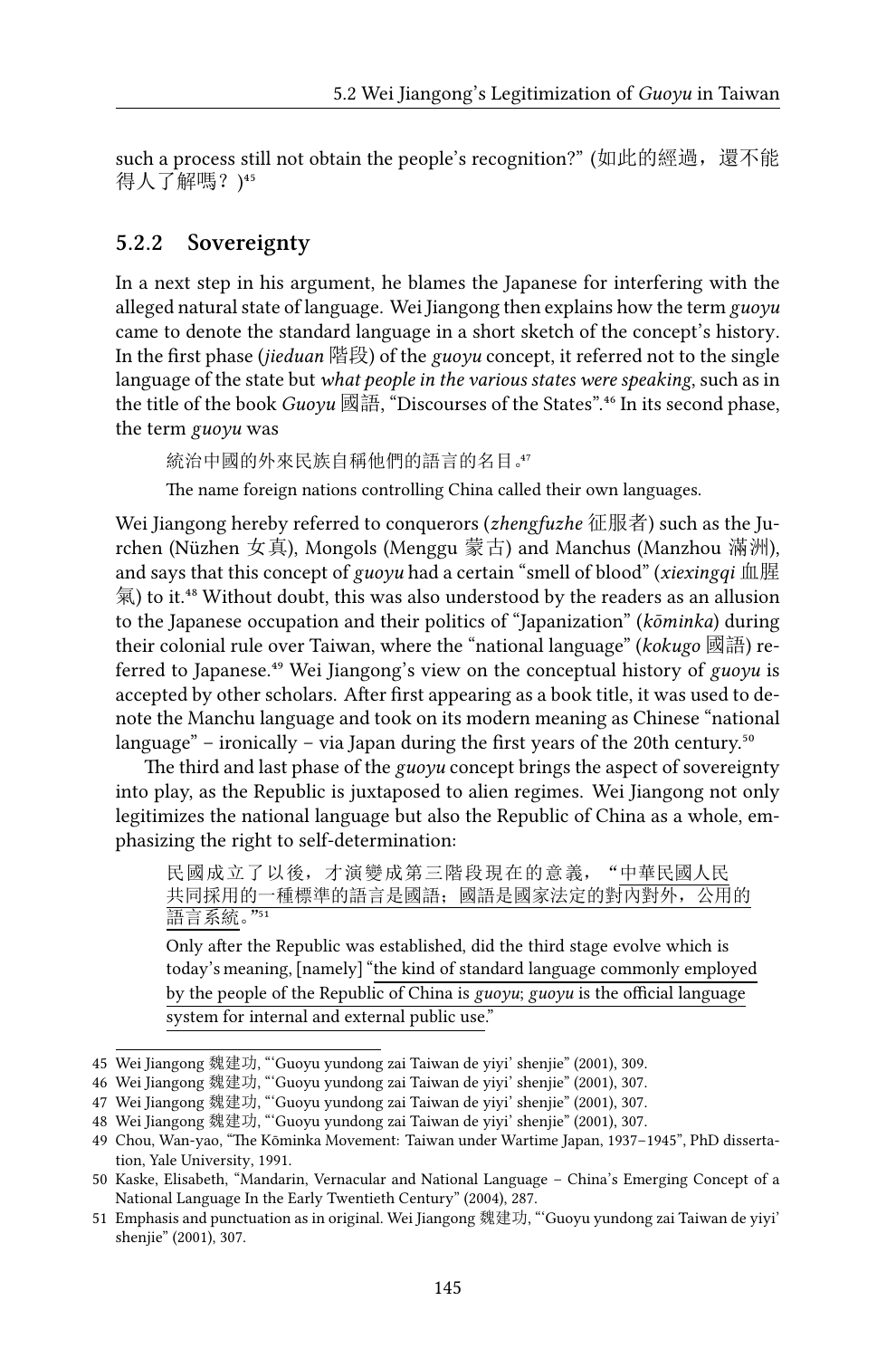The article's title is "Thorough explanation of 'The purpose of the national language movement in Taiwan"', and Wei Jiangong alludes to it. With regard to *guoyu* being the legitimate language of a sovereign state, it follows that:

臺灣光復了以後,推行國語的唯一的意義是"恢復台灣同胞應用祖國語 言聲音和組織的自由"!52

Since Taiwan was recovered, the only purpose of promoting the national language is to "restore the freedom of the Taiwanese compatriots to use their nation's language's pronunciation and structure"!

Japan as the enemy is blamed for the non-homogeneous or fragmented language situation between Taiwan and the Mainland. This implies that there either was before or could otherwise be a linguistic uniformity between Taiwan and the Mainland:

我們要 […] 再把敵人攪亂過的語言組織方式,一一在全臺灣返本還原起 來 !53

We have to return to the way that language was originally structured, which has been put in disorder by the enemy, one by one!

Here, not only Wei Jiangong, but also Wu Shouli pointed out the influence of Japanese grammar (*yufa*) on *taiyu* speakers. Wei Jiangong, however, focused mainly on the aspect of pronunciation. Two months after Wu Shouli, Wei Jiangong published two articles in the same journal.<sup>54</sup>

In the first article, Wei discussed the "influence of Japanese on Taiwanese phonetics".<sup>55</sup> While Wei praised the diligence of the Taiwanese people studying *guoyu*, he pointed out that:

[…] 我們却發現幾點受日本語影響而不能分辨的現狀。

[...] we however notice a few conditions in which [the pronunciation] is not distinguishable because it was influenced by Japanese.

The first influence he mentioned was the pronunciation of the unaspirated (*bu songqi* 不送氣) initials *g* ㄍ [g̊] and *d* ㄉ [d̊] as aspirated (*songqi* 送氣) *k* ㄎ [kʰ] and  $t \nightharpoonup$  [t<sup>h</sup>], since the Japanese used the katakana syllables *ka*  $\pi$  and *ta*  $\vartheta$  to transliterate them. $57$  As the second influence, he listed the confusion of tones, which was an especially severe problem for him: he stressed that the existence of tones is an important common feature of all Chinese dialects, and because the

<sup>52</sup> Wei Jiangong 魏建功, "'Guoyu yundong zai Taiwan de yiyi' shenjie" (2001), 310.

<sup>53</sup> Wei Jiangong 魏建功, "'Guoyu yundong zai Taiwan de yiyi' shenjie" (2001), 314.

<sup>54</sup> The journal "Taiwan new life" (*Taiwan Xinsheng bao* 臺灣新生報, short: *Xinsheng bao*), was established in 1945 on the basis of an existing Japanese journal in Taiwan and became the official organ of the KMT. Zhao Libin 赵立彬, "Taiwan guangfu yu *Xinsheng bao*" 台湾光复与《新生报》[The recovering of Taiwan and the 'New life journal'], in: *Zhongshan daxue xuebao (shehui kexue ban)* 中山大 学学报(社会科学版 [*Journal of Sun Yat-sen University (Social Science Edition)*] 3.56 (2016), 90–98.

<sup>55</sup> Wei Jiangong 魏建功, "Taiwan yuyin shou Ribenyu yinxiang de qingxing" 臺灣語音受日本語影響 的情形 [The circumstances of the influence of Japanese on Taiwanese phonetics], in: *Wei Jiangong wenji* 魏建功文集 [Collected works of Wei Jiangong], ed. by Ye Xiaochun 叶笑春, Rong Wenmin 戎 文敏, Zhou Fang 周方 and Ma Zhenxing 马镇, vol. 4, Nanjing 南京: Jiangsu jiaoyu chubanshe 江苏 教育出版社, 2001, 348–49.

<sup>56</sup> Wei Jiangong 魏建功, "Taiwan yuyin shou Ribenyu yinxiang de qingxing" (2001), 348.

<sup>57</sup> Wei Jiangong 魏建功, "Taiwan yuyin shou Ribenyu yinxiang de qingxing" (2001), 348.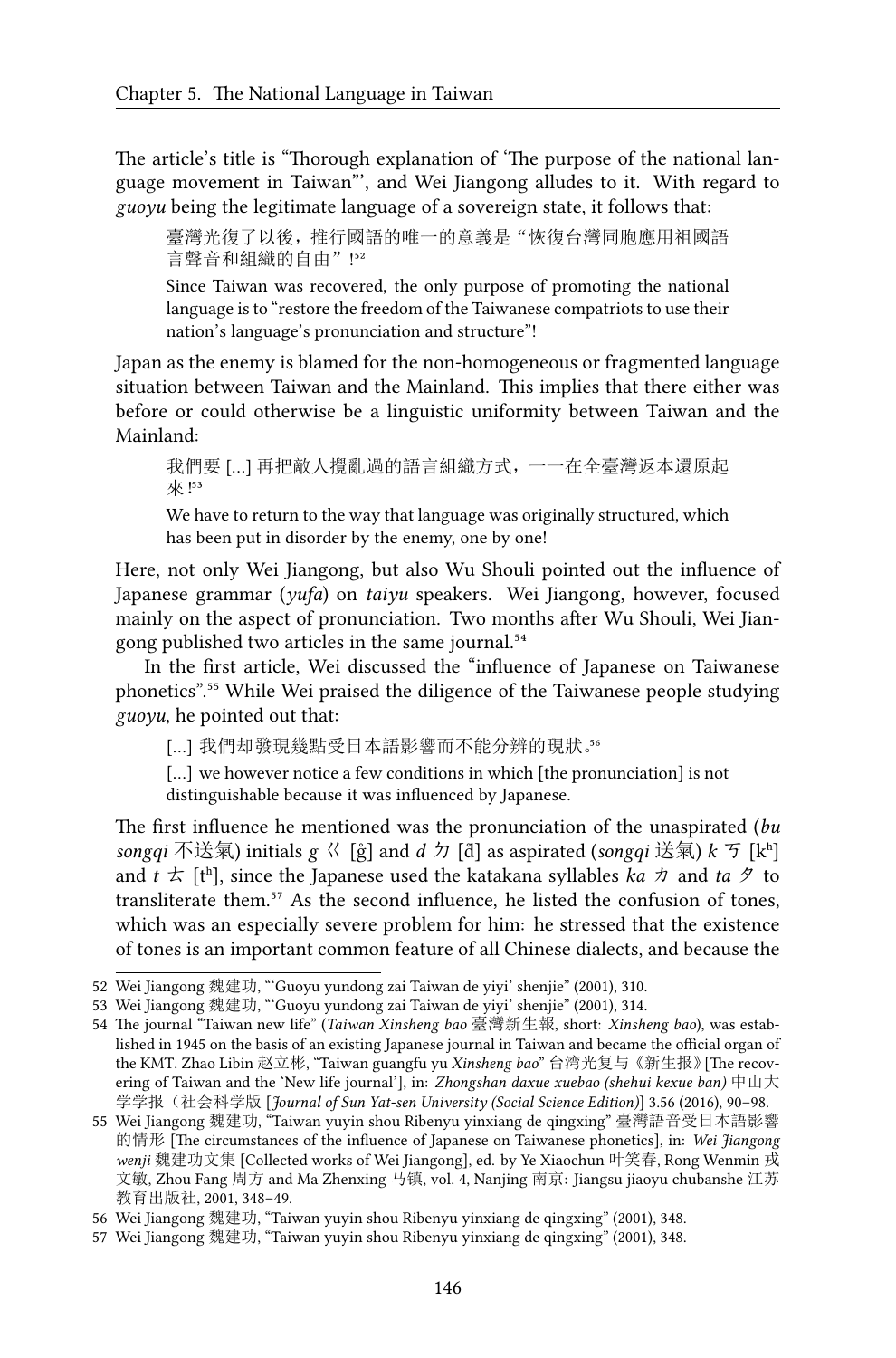*guoyu* tones could be learned by inferring from one's home dialect. He illustrated his views with a joke about a Japanese person in Beiping who wanted to buy "soap" (*yízi* 胰子⁵⁸) but was given a "chair" (*yǐzi* 椅子) instead.

The third pronunciation problem that he felt the Taiwanese adopted from the Japanese was the pronunciation of one syllable by one syllable. All these aspects, Wei Jiangong concluded, made some of the Taiwanese learners of *guoyu* sound as if they did not even know *taiwanhua*.<sup>59</sup>

In the next text published in the same *Xinsheng bao* issue, Wei Jiangong focused on the pronunciation mistakes by Japanese who speak Chinese as a second language. He mainly attributes these to the inadequacy of katakana for representing Chinese phonetics. An example he mentioned is how Japanese speakers pronounced the final *er* 儿 like *a-ru* アール or *o-ru* オール.<sup>60</sup>

In a slightly damaged manuscript from 1947 or 1948,<sup>61</sup> Wei even goes so far as to call the Japanese education policy an "education to stultify the people" (*yumin jiaoyu* 愚民教育): in this way, the failure of the KMT politics could be blamed on the Japanese rule. The goal of *guoyu* education was to remove the "poison" (*dusu* 毒素) of the Japanese education measures. Ironically, in the same manuscript, he also admits that Taiwan has a high level of education and literacy as well as a higher number of schools of all levels than anywhere in the Mainland.<sup>62</sup>

#### **5.2.3 Kinship of** *Guoyu* **and** *Taiyu* 臺語

Apart from blaming differences between *taiyu* and *guoyu* on the enemy, Wei Jiangong stresses that *guoyu* and *taiyu* are related through blood (*xuemai xiangong* 血脉相通).<sup>63</sup> This relation is a close one, unlike the relationship to Japanese:

國語和臺語是兄弟姊妹的關係,國語的字音和日語漢字音讀是外祖外 孫或舅甥的關係 […]。

The relationship between *guoyu* and *taiyu* is that of brother and sister. The *guoyu* pronunciation of characters and the Japanese reading of Chinese characters<sup>65</sup> are related to each other like maternal uncle and nephew<sup>66</sup> [...].

<sup>58</sup> This term was especially used in the Northeast of China.

<sup>59</sup> Wei Jiangong 魏建功, "Taiwan yuyin shou Ribenyu yinxiang de qingxing" (2001), 349.

<sup>60</sup> Wei Jiangong 魏建功, "Ribenren chuane le women de guoyin" (2001), 350.

<sup>61</sup> Wei mentions the February 28 incident, 1947 (*er-erba shijian* 二二八事件). In this incident, several thousand anti-KMT protesters were killed. Therefore, it must have been written afterwards.

<sup>62</sup> Wei Jiangong 魏建功, "Tai sheng guangfu wei jiu" 臺省光復未久 [Taiwan province has not been recovered for long], Beijing, family possession, 1947/48.

<sup>63</sup> Wei Jiangong 魏建功, "'Guoyu yundong zai Taiwan de yiyi' shenjie" (2001), 309, 312. Wei reiterates this medical metaphor to describe the relationship between the two language varieties on several occasions.

<sup>64</sup> Wei Jiangong 魏建功, "'Guoyu yundong zai Taiwan de yiyi' shenjie" (2001), 310.

<sup>65</sup> Also known as the Sino-Japanese reading, (*on'yomi* 音読み). See Wilkinson, Endymion, *Chinese History: A New Manual* (2013), 56.

<sup>66</sup> As the traditional Chinese family is virilocal (i.e. the bride goes to live with the husband's family) and the lineage and inheritance passes from father to son(s), the relationship to uncles on one's mother's side or nephews on one's sister's side is considered less close. See Wilkinson, Endymion, *Chinese History: A New Manual* (2013), 95, 101.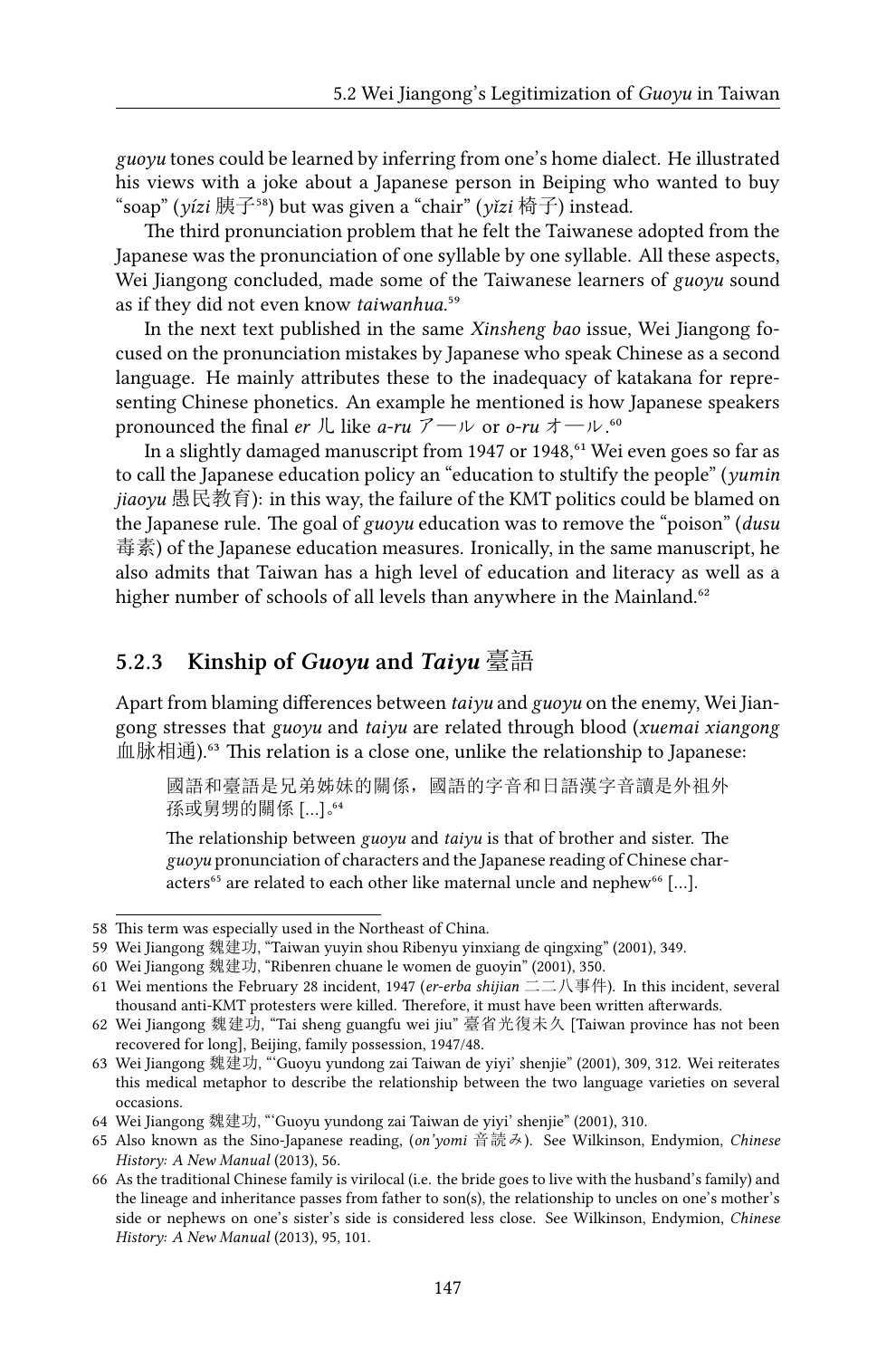The Min dialects are indeed very important for the reconstruction of Old Chinese, since they took a different development from the others beginning in the 3rd or 2nd century BC.<sup>67</sup> Min dialects furthermore retain a large amount of the Middle Chinese lexicon.<sup>68</sup> With regard to the coherence of the many different Chinese dialects, Wei Jiangong claims that although their pronunciation is very diverse and that many dialects are mutually unintelligible (although some are more intelligible than others), in terms of "script and grammar, there is nothing that is not intelligible" (*wenzi he wenfa meiyou shenme bu xiangtong de* 文字和文法沒 有不相通的).<sup>69</sup> Having established the coherence of all dialects via script and grammar, he legitimizes standardization in general and specifically the Beiping (Peking) dialect:

我們沒有分歧的文字和文法之中,共同拿最方便容易的聲音來表示,便 是國語要標準化的惟一理由。"

As we have no differences within script and grammar, together adopting the most convenient and simple sound to express ourselves is the only reason for standardizing the national language.

Wei emphasizes that the dialects are "local languages" ( $tuvu \pm \frac{2\pi}{100}$ ) that are regionally specific. Therefore, they cannot be used as the standard. Moreover, they have often been perceived as lacking prestige.<sup>71</sup> However, they were only prohibited in Taiwan in 1956.<sup>72</sup> The *guoyu* movement in Wei Jiangong's times was still very different. While marginalizing dialects, Wei much more prominently presented the above-mentioned "restoration" of the *taiyu* dialect as an important stepping stone towards the promotion of  $g u o y u$ .<sup>73</sup>

As Wei Jiangong himself taught *guoyu* or observed his colleagues teaching, he also learned *taiyu* from his students. Opposing the widespread conception that *taiyu* did not have a script, he not only wrote dialect expressions in Chi-

<sup>67</sup> Schuessler, Axel, *ABC Etymological Dictionary of Old Chinese*, Honolulu: University of Hawai'i Press, 2007, 125.

<sup>68</sup> Wilkinson, Endymion, *Chinese History: A New Manual* (2018), 30.

<sup>69</sup> Wei Jiangong 魏建功, "'Guoyu yundong zai Taiwan de yiyi' shenjie" (2001), 308. Wei deliberately ignores the many important differences in vocabulary. In his defense, dialect research only experienced a state-sponsored boost a few years later after the establishment of the PRC. Cf. the 1956 directive: Wenzi gaige chubanshe 文字改革出版社 [Script reform publishing house] (ed.), "Gaojiao bu, Jiaoyu bu guanyu Hanyu fangyan diaocha gongzuo de zhishi" 高教部、教育部关于汉语方言调查工作的 指示 [Directive for the survey work about Chinese dialects by the Ministry of Higher Education and Ministry of Education], in: *Tuiguang Putonghua wenjian huibian* 推广普通话文件汇编 [Collection of documents about the promotion of the common language], ed. by Wenzi gaige chubanshe 文字改 革出版社 [Script reform publishing house], Beijing 北京: Wenzi gaige chubanshe 文字改革出版社, 1985.

<sup>70</sup> Wei Jiangong 魏建功, "'Guoyu yundong zai Taiwan de yiyi' shenjie" (2001), 308.

<sup>71</sup> Chris Wen-Chao Li's description of the contemporary language situation in Taiwan basically resonates with Wei's image of a perceived vulgarity of the dialects vs. social prestige of Mandarin. Li, Chris Wen-Chao, "Shifting Patterns of Chinese Diglossia: Why the Dialects May Be Headed for Extinction", in: *Divided Languages? Diglossia, Translation and the Rise of Modernity in Japan, China and the Slavic World*, ed. by Árokay, Judit, Jadranka Gvozdanović, and Darja Miyajima, Cham: Springer, 2014, 65–86, see 75.

<sup>72</sup> Huang Xuanfan 黃宣範, *Yuyan, shehui yu zuqun yishi: Taiwan yuyan shehuixue de yanjiu* (1993), 108.

<sup>73</sup> Wei Jiangong 魏建功, "Guoyu yundong gangling" (2001), 318.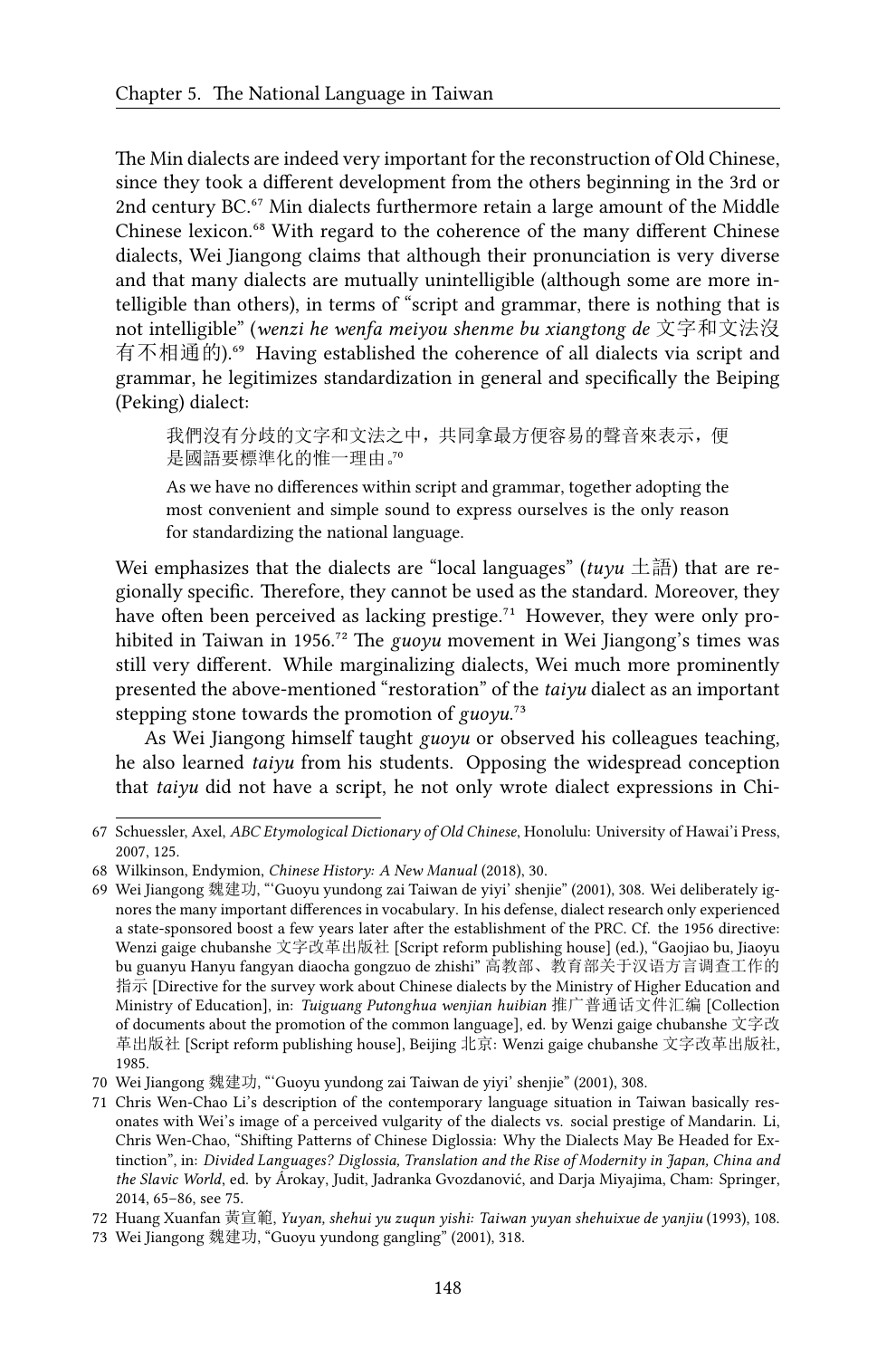nese characters but also used specialized Zhuyin fuhao transcription for dialects.<sup>74</sup> This practice shows how he restored the recognition of *taiyu* as a full-fledged language, existing not only in the verbal but also in the graphical dimension through Chinese characters. As for learning *guoyu* by inferring from Taiwanese as stated in the above-mentioned "Guiding principles", he tried to realize this approach: His "How to learn *guoyu* from *taiyu*" article compares *guoyu* and *taiyu* pronunciation and places a particular emphasis on the common vocabulary.<sup>75</sup>

Wei Jiangong's view that a systematic relationship exists between *taiyu* and *guoyu* has been noted by secondary literature. Cai stresses that Wei Jiangong saw an important difference between the learning of a foreign language and of *guoyu* as another Chinese dialect, since the dialect could be used as springboard.<sup>76</sup> In this context, Wei Jiangong refers to the possibility of individual study in particular.<sup>77</sup>

Apart from the influence of Japanese grammar on the *taiyu* speakers, Wei Jiangong also saw that they were alienated from Chinese in general. *Taiyu* speakers found it "not as convenient to speak *taiyu* as it is to speak Japanese".<sup>78</sup> Furthermore, he felt while *taiyu* and *guoyu* share extensive vocabulary, *taiyu* speakers had great difficulty to infer from *taiyu* to *guoyu*.<sup>79</sup> He was of the opinion that the Taiwanese should be encouraged to keep their mother tongue (*baocun muyu* 保 存母語, i.e. *taiyu*), and even make an effort in standardizing (*biaozhunhua* 標準 化) it⁸⁰ while learning *guoyu* to:

恢復民族意識,建設學習心理。

Renew the national consciousness and build up the learning mentality.

For Wei, the relationship between *guoyu* and *taiyu* not only legitimized but also facilitated the promotion of *guoyu*.

<sup>74</sup> Such as "banana": Wei transcribes 芎蕉 [*gongjiao*] in dialect Zhuyin as: ㄍㄧㆬㆢㄧㆦ. The dialect Zhuyin reads *kim jio*. Since 芎蕉 should be romanized *king-tsio*, it may also be that Wei accidentally transcribed the synonym 金蕉 [jinjiao]. Cf. Wei Jiangong 魏建功, "'Guoyu yundong zai Taiwan de yiyi' shenjie" (2001), 311–12. Many thanks to Herbert Voß and DANTE e.V. for the help in displaying the specialized Zhuyin characters and to Dr. Egas Moniz Bandeira for his linguistic expertise.

<sup>75</sup> Wei Jiangong 魏建功, Zenyang cong taiwanhua xuexi guoyu (2001).

<sup>76</sup> Cai Shengqi 蔡盛琦, "Zhanhou chuqi xue guoyu rechao yu guoyu duben" 戰後初期學國語熱潮與 國語讀本 [The early postwar national language learning wave and Chinese language textbooks], in: *Guojia tushuguan guankan* 國家圖書館館刊 [National library journal] 2 (2011), 83.

<sup>77</sup> Wei Jiangong 魏建功, "Heyi yao tichang cong taiwanhua xuexi guoyu" 何以要提倡從台灣話學習 國語 [How to encourage learning the national language from Taiwanese], in: *Wei Jiangong wenji* 魏 建功文集 [Collected works of Wei Jiangong], ed. by Ye Xiaochun 叶笑春, Rong Wenmin 戎文敏, Zhou Fang 周方 and Ma Zhenxing 马镇, vol. 4, Nanjing 南京: Jiangsu jiaoyu chubanshe 江苏教育 出版社, 2001, 319–21, see 321.

<sup>78</sup> Wei Jiangong 魏建功, "Heyi yao tichang cong taiwanhua xuexi guoyu" (2001), 320; Compare the above-quoted report Wu Shouli 吳守禮, "Taiwanren yuyan yishi cemianguan" (1946).

<sup>79</sup> Wei Jiangong 魏建功, "Heyi yao tichang cong taiwanhua xuexi guoyu" (2001), 320.

<sup>80</sup> Dialects are usually characterized by the absence of standardization, manifested by a great geographic variety and oral tradition. Bußmann, Hadumod, "Dialekt", in: *Lexikon der Sprachwissenschaft*, Stuttgart: Kröner, 2008, 131–132. To preserve them and teach them, they need to be written down. As well, dictionaries and textbooks have to be compiled. These efforts inevitably lead to a compromise and sometimes even loss of local varieties. Roberts summarizes the challenges but mostly merits of dialect standardization for their preservation in his review article: Roberts, David, "Dialogue on dialect standardization", in: *Writing Systems Research* 10.1 (2018), 68–71.

<sup>81</sup> Wei Jiangong 魏建功, "Heyi yao tichang cong taiwanhua xuexi guoyu" (2001), 321.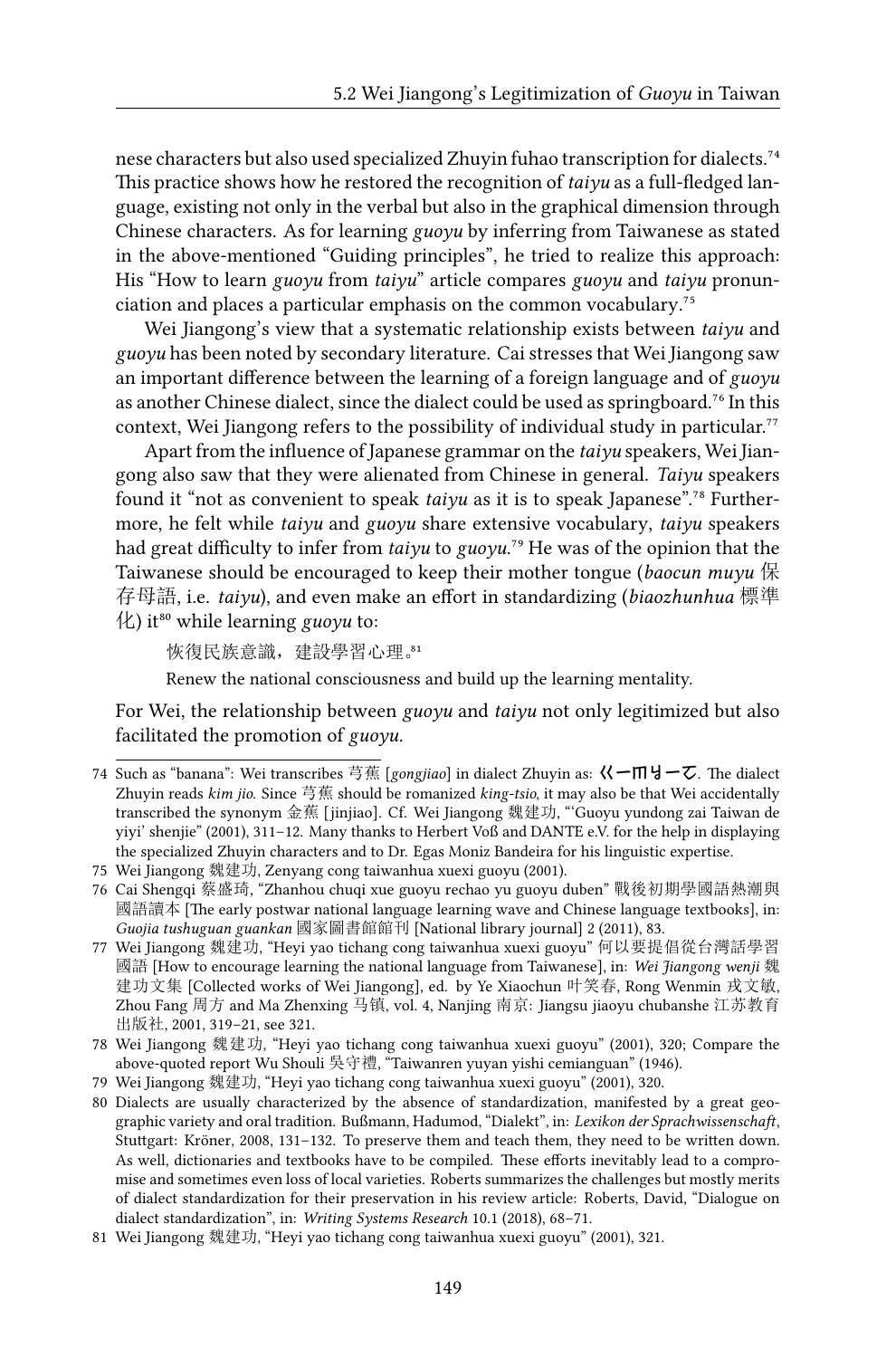#### **5.2.4 Taiwan as "Sandbox"**

Wei's legitimization of *guoyu*, which is based on the Beijing pronunciation, rests on three main concepts: progress, sovereignty, and kinship. In Wei Jiangong's eyes, the natural development of language constantly evolves, leading to an everimproving standard language. Policies can enhance this development and enable the nation's further progress.

The concept of state sovereignty is somehow connected to the concept of kinship between the languages and dialects of that state. While the choice and implementation of a national language is an expression of the state's sovereignty, the state also demonstrates that it is able to protect the indigenous languages from detrimental foreign influences. This is demonstrated by Wei Jiangong through the example of *taiyu* first being "corrupted" (*chuan'e* 傳訛) under Japanese colonial rule and then recovering under the KMT government. This is possible since a close linguistic kinship between all languages or dialects within the state is assumed, meaning that *taiyu* speakers can easily learn *guoyu*. Although the national standard language takes precedence over the language varieties, they are alike and have a right to exist in both spoken and written form.

These characteristics of the national language movement were evidence for Wei Jiangong that the successful promotion of *guoyu* is feasible and realistic:

我們有得經過一千多年培養,二三百年應用,幾十年政府提倡的聲音系 統,當然應該切實推行。所以,北平話做標準國語是有它的來歷的。

We have acquired a sound system that has been cultivated over more than one thousand years, used for two to three hundred years and advocated by the government for several decades. Of course, it can realistically be put into practice. Therefore, it is not an accident that the Beiping dialect is the standard national language.

Apart from illustrating its feasibility, Wei Jiangong also saw how the promotion of *guoyu* in Taiwan would play a role for the rest of China:

所以臺灣光復以後的國語運動,使得我們直覺的知道國語的重要,而更 顯明的教訓了我們理智的認識國語的實質。

Therefore, Taiwan's post-liberation national language movement made us intuitively understand the importance of the national language and even more clearly taught us to intellectually recognize the essence of the national language.

For Wei Jiangong, the aim of promoting *guoyu* in Taiwan had a greater goal: showing the significance of *guoyu* for and to all of China. He perceived Taiwan as a sandbox experiment, a test area, and a propaganda example for the entire Republic. A successful promotion of *guoyu* in Taiwan would legitimate the entire *guoyu* movement on the Mainland.

As well, the level of infrastructure, electrification and education in Taiwan made it a veritable testing ground. In the manuscript from above (page 147) that he must have written roughly one year later, Wei states that Taiwan "is the most

<sup>82</sup> Wei Jiangong 魏建功, "'Guoyu yundong zai Taiwan de yiyi' shenjie" (2001), 308.

<sup>83</sup> Wei Jiangong 魏建功, "'Guoyu yundong zai Taiwan de yiyi' shenjie" (2001), 309.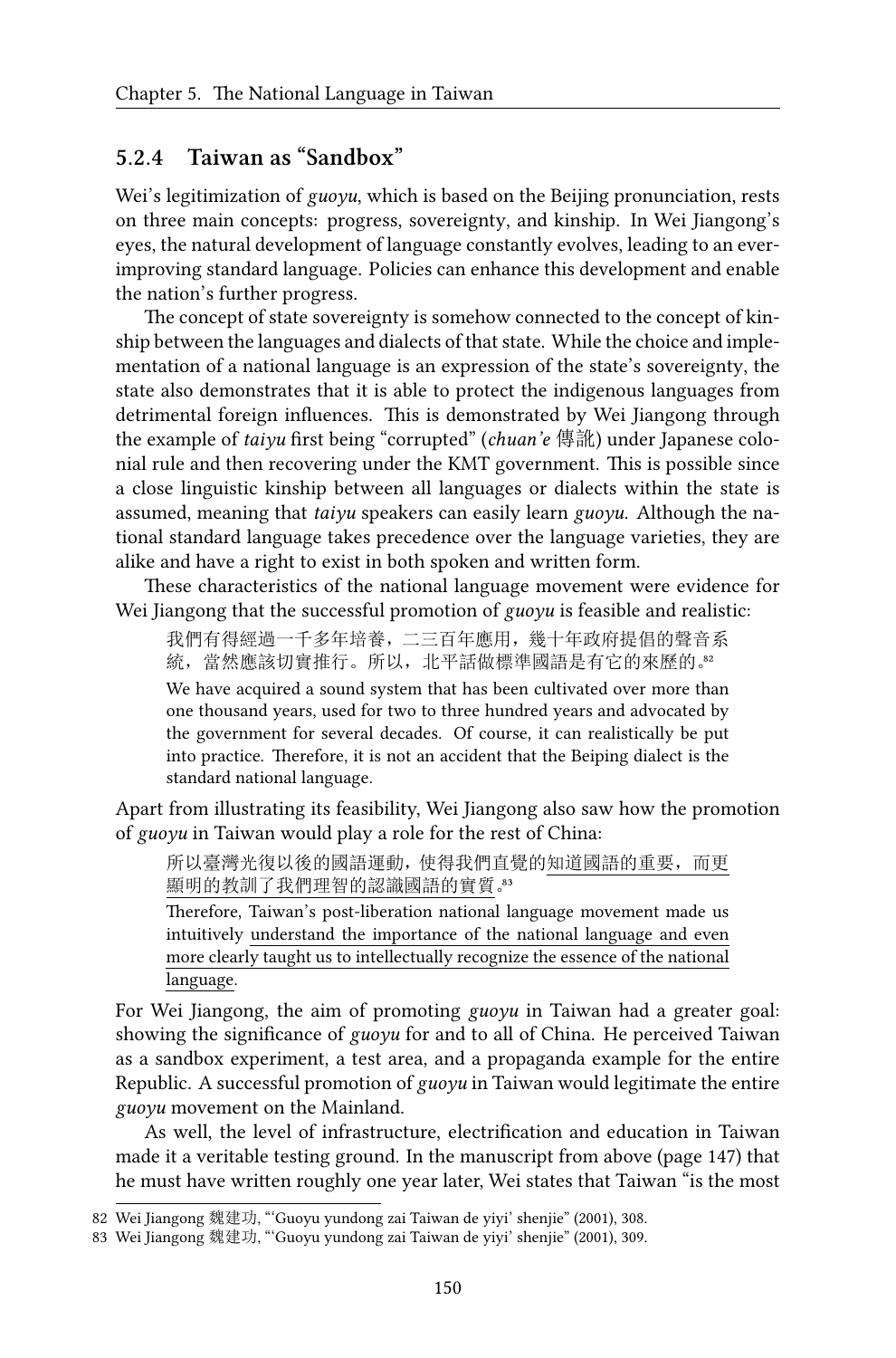ideal experimental site for the promotion of language education" (推行語文教 育最理想的實驗地). The Guoyu tuixing weiyuanhui just needs to implement measures such as reopening closed-down schools, reactivating radio broadcasting stations, and making *guoyu* gramophone recordings to ensure the successful promotion of  $g u o \gamma u$ .<sup>84</sup> With this statement, however, he also indirectly admits the positive effects of Japanese colonization and the inability of the KMT to maintain Taiwan at the same level.

#### **5.2.5 Language as Sign**

When in Taiwan, Wei Jiangong formulated his concept of language in the foreword to Dong Changzhi's 董長志<sup>85</sup> "Practical grammar of the national language" (*Shiyong guoyu wenfa* 實用國語文法) in 1948. This "Theory and practice of grammar studies" by Wei was also published in *Guowen yuekan* 國文月刊 (National [written] language monthly), vol. 76, 1948.<sup>87</sup>

The classical literary language *wenyan* was, according to Wei Jiangong, a "sign-language" (*fuhaoyu* 符號語),⁸⁸ and has never been a spoken language. In this view, he follows Liu Fu and his "Talk on Chinese grammar" (*Zhongguo wenfa jianghua* 中國文法講話). In the past, when education was taken care of by individual families, few people had the opportunity to study. Those fortunate enough to study became the "scholars" (*shi* 士). Their status was linked to the knowledge of the script. Wei Jiangong criticized the fact that people would learn characters by heart without reasoning (*wu lixing de* 無理性的), blindly reciting some formulas in this sign language and become officials.<sup>89</sup>

The new education was different; now the state had taken over the responsibility for the schooling of its citizens. Citizens were supposed to receive basic education, ensuring that language and script needed for everyday life would be commonly transmitted. According to Wei Jiangong, a new concept was created only recently: language is a system of sound expressing meaning that is produced with our mouths: *Zui shang yong shengyin xitong biaoshi yisi de shi yuyan* 嘴上用 聲音系統表示意思的是語言. Script is what expresses meaning with a structure of shapes on paper: *Zhi shang yong xingti zuzhi biaoshi yisi de shi wenzi* 紙上用 形體組織表示意思的是文字. What is recorded (*jilu* 記錄, written down) is the national written language (*guowen* 國文, national writing).

About the structure (*zuzhi* 組織, referring to both syntax and morphology) of *guoyu*, Wei Jiangong says that it is a sequence of sounds produced by the mouth; what is written down on paper should also represent a sequence of sounds. To research this sequence is "grammar studies" (*wenfaxue* 文法學).

Wei Jiangong explains that these "grammar studies" underwent significant development in the last 50 years. At the beginning, only the formulaic *wenyan* was

<sup>84</sup> Wei Jiangong 魏建功, "Tai sheng guangfu wei jiu" (1947/48), 4-5.

<sup>85</sup> Wei Jiangong describes how he knew Dong from Beijing and invited him to go to Taiwan with him to promote *guoyu*, which Dong did.<sup>86</sup>

<sup>87</sup> Wei Jiangong 魏建功, "Wenfaxue de lilun yu shiji" (2001), 402.

<sup>88</sup> Wei Jiangong 魏建功, "Wenfaxue de lilun yu shiji" (2001), 402.

<sup>89</sup> Wei Jiangong 魏建功, "Wenfaxue de lilun yu shiji" (2001), 401.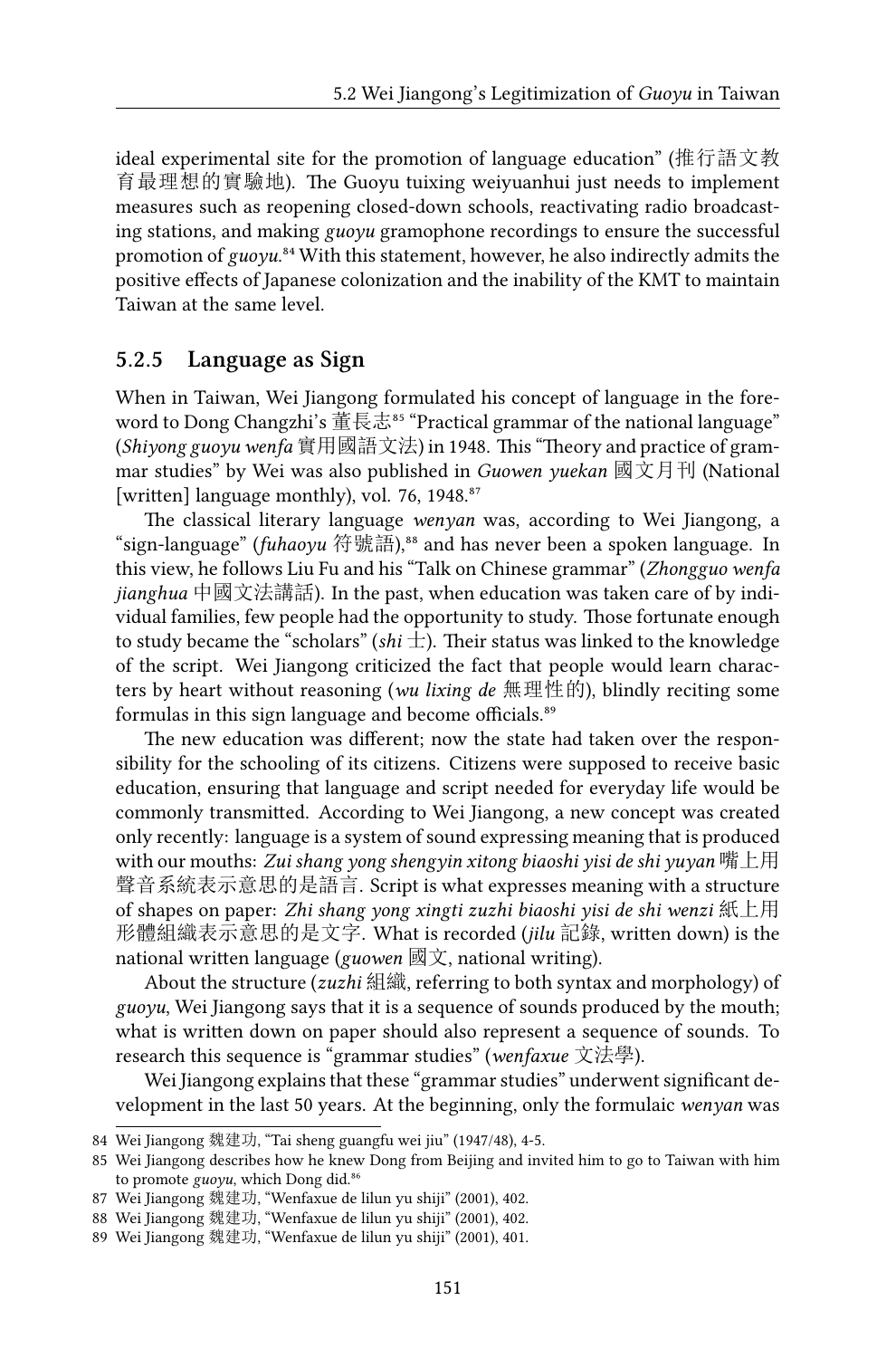researched, the sign language mentioned above. Morphology (*xingtaixue* 形態 學) then slowly was considered, and grammarians such as Dong Changzhi broke away from *wenyan* research and started addressing the question of practice (*shiy* $o$ ng  $\hat{\mathbb{F}}$  =  $\hat{E}$  =  $\hat{E}$  =  $\hat{E}$  anguage.<sup>90</sup> This also shows how the aspect of teaching methods and material gained further ground within the *guoyu* promotion efforts.

## **5.3 Outlook: From** *Guoyu* **to** *Putonghua* 普通話

After the February 28 incident in Taiwan in 1947, the government gradually took over more control of the *guoyu* promotion. Speaking dialects (the "mother tongue" *muyu*, i.e. Hokkien) and Japanese faced more and more constraints, and even the method to learn *guoyu* by inferring from *taiyu* was completely discarded. Teaching materials that were formerly published by many individual actors soon fell under government control as well.<sup>91</sup>

Wei Jiangong started to feel dissatisfied with his role in Taiwan, as the political circumstances changed and the "White Terror" began.<sup>92</sup> During his visit to Beijing in 1946, the Peking University authorities already invited him to return to his Alma Mater. As well, since the administrative system in Taiwan changed, there was not much that could hold Wei Jiangong back. After Chen Yi's retirement from his position as chief executive, the Bureau of Education (Jiaoyu chu 教育處) was transformed into the Department of Education (Jiaoyu ting 教育 廳), which was rather hostile towards the National language committee (Guoyu tuixing weiyuanhui), and Wei Jiangong gave up his position as head member.<sup>93</sup> He Rong took his place.<sup>94</sup>

In the surviving manuscript still in Wei's family's possession from above (see page 147 and 150), Wei argues in favor of a Guoyu tuixing weiyuanhui that is directly subordinate to the Taiwanese Provincial government and not to the Jiaoyu ting (臺灣省國語推行委員會應使為省政府之一單位,不必隸屬於教育 廳).⁹⁵ He acknowledges that the *guoyu* promotion was not as successful as hoped. While he mainly blamed the Japanese education policy for the lack of success,<sup>96</sup> he also attacked the "rash" (*caoshuai* 草率) education measures following the February 28 incident that did not improve the situation. As the Taiwanese com-

<sup>90</sup> Wei Jiangong 魏建功, "Wenfaxue de lilun yu shiji" (2001), 402.

<sup>91</sup> Cai Shengqi 蔡盛琦, "Zhanhou chuqi xue guoyu rechao yu guoyu duben" (2011), 85–86.

<sup>92</sup> Martial law was introduced in 1949 and not lifted until 1987. During this time period, which has also been called "White Terror" (*baise kongbu* 白色恐怖), many people were persecuted as communist spies. Phillips, Steven, "Between Assimilation and Independence: Taiwanese Political Aspirations Under Nationalist Chinese Rule, 1945-1948" (2007), 302.

<sup>93</sup> Huang Yingzhe 黃英哲, "Wei Jiangong yu zhanhou Taiwan 'guoyu' yundong (1946-1948)" (2005), 103–4.

<sup>94</sup> Shijie huayuwen jiaoyuhui 世界華語文教育會 [World Chinese educational association] (ed.), *Guoyu yundong bai nian shilüe* 國語運動百年史略 [Brief history of 100 years national language movement], Taipei 臺北: Guoyu ribao she 國語日報社, 2012, 166.

<sup>95</sup> Wei Jiangong 魏建功, "Tai sheng guangfu wei jiu" (1947/48), 5, 9.

<sup>96</sup> The "poisonous Japanese propaganda" (Riren edu xuanchuan 日人惡毒宣傳) has made the Taiwanese adopt an "anti-outsider" (*paiwai* 排外) attitude. See Wei Jiangong 魏建功, "Tai sheng guangfu wei jiu" (1947/48), 4.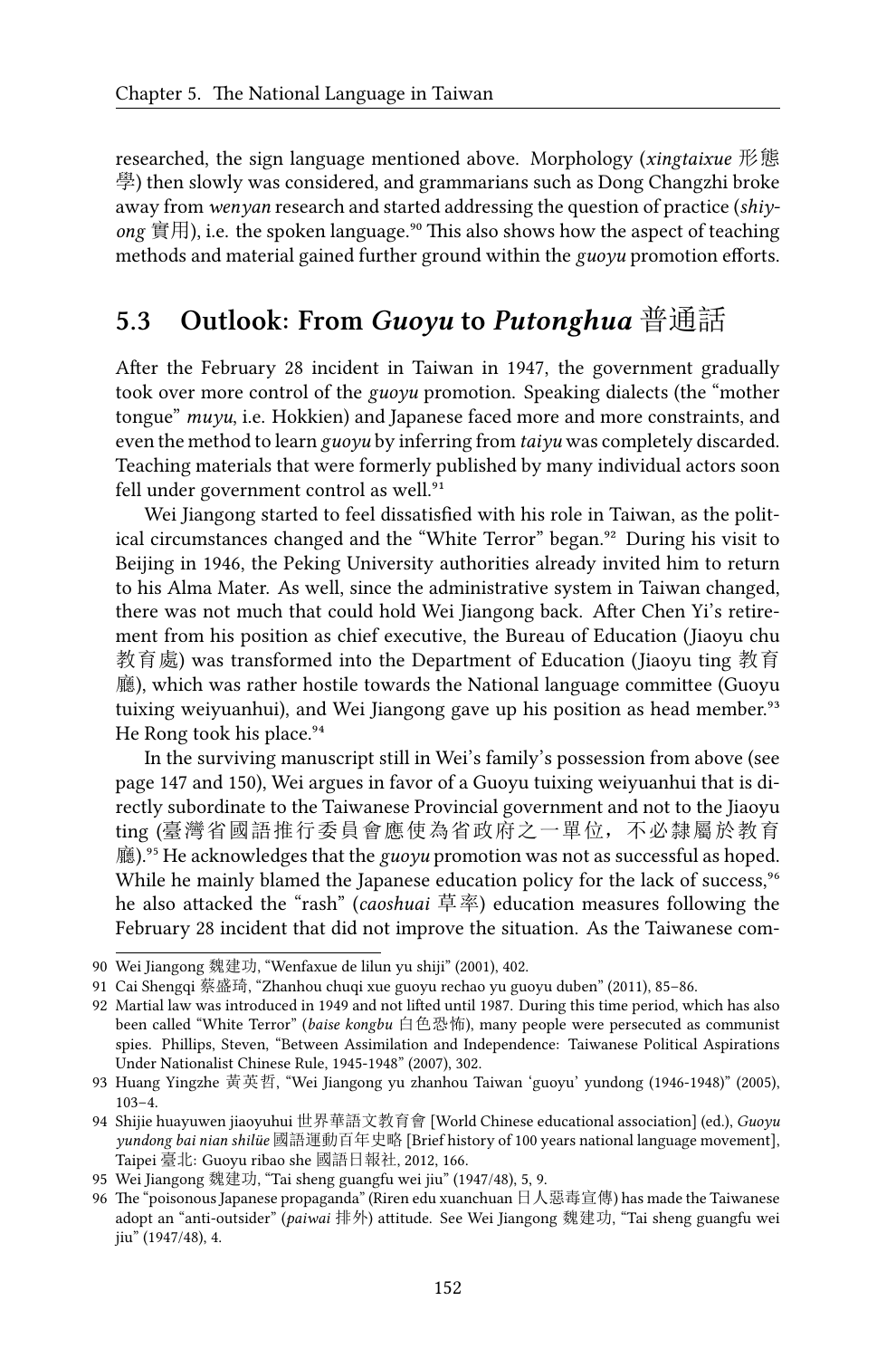patriots (*taibao* 台胞)<sup>97</sup> indeed had a thirst for and extensive experience with culture and education, their *guoyu* education cannot be compared to other border areas (*bianjiang* 邊疆) with a much lower education standard. In order to "attract the Taiwanese's inner psychology" (吸引台胞之內嚮心理), a Min-Taiwan-Area (Min-Tai-*qu* 閩臺區) should be established that caters to the needs of the Taiwanese *guoyu*-learners.<sup>98</sup> However, the fact that the Guoyu tuixing weiyuanhui would be an independent organ directly under the Provincial government would show the Taiwanese that *guoyu* promotion is a nationwide pursuit.<sup>99</sup>

These suggestions were not implemented, and it is not clear if the ideas in the manuscript were circulated. In 1948, as the communist victory was indeed already becoming more and more likely,<sup>100</sup> Wei Jiangong left Taiwan to take up a professorship at Peking University.<sup>101</sup> When the Communist Party rose to power in 1949, Wei Jiangong had already started to plan his next important linguistic project, the compilation of the *Xinhua zidian*. The dictionary will be discussed in the next chapter.

While language planning in the PRC was *de facto* a continuation of the ROC movements and policies, it had to be radically relabelled. The standard language of the PRC came to be named *putonghua* 普通話 (common language). Its characteristics, however, remained very much identical to *guoyu*. It is based on the Beijing pronunciation, the northern dialects, and the grammar of the written vernacular.

Wei Jiangong discussed the standard language once again, but his article on *putonghua* remained a fragment. In this article, he presented the historical development of the standard language and showed how there had been a common language of the Han ethnic group for a long time.<sup>102</sup> The rhetorical similarity to his former *guoyu* legitimization is striking.

When he looked back on the *guoyu* movement from the PRC perspective, he pictured the *guoyu* activists as representatives of the bourgeois new intellectuals ("國語"運動者代表着資產階級新知識階層). In order to differentiate between the two (nearly identical) standard languages, and to increase the legit-

<sup>97</sup> Wei Jiangong alternates between 臺 and 台 for *tai*.

<sup>98</sup> Wei Jiangong 魏建功, "Tai sheng guangfu wei jiu" (1947/48), 3–4, 9.

<sup>99</sup> Wei Jiangong 魏建功, "Tai sheng guangfu wei jiu" (1947/48), 9.

<sup>100</sup> Phillips, Steven, "Between Assimilation and Independence: Taiwanese Political Aspirations Under Nationalist Chinese Rule, 1945-1948" (2007), 277.

<sup>101</sup> Cao Da 曹达, "Wei Jiangong nianpu" (1996), 15. He was able to realize one last success in Taiwan: the establishment of the *Mandarin Daily News* (*Guoyu ribao* 國語日報), a newspaper with short and simple texts for children which were entirely transcribed in Zhuyin. It is still published today. The idea came from the 1947 Beijing founded *Guoyu xiaobao* 國語小報 (National language small newspaper). Lin Che-Chang 林哲璋, "*Guoyu Ribao* de lishi shuxie" 「國語日報」的歷史書寫 [The Development of *Mandarin Daily News*—A Historical Viewpoint], MA dissertation, Guoli Taidong daxue 國立台東 大學, 2006, 15–16.

<sup>102</sup> Wei Jiangong 魏建功, "'Putonghua' jianshuo" "普通話"简說 [Brief explanation of the 'common speech'], Beijing, family possession, 1956 (?) The date was reconstructed according to the script.